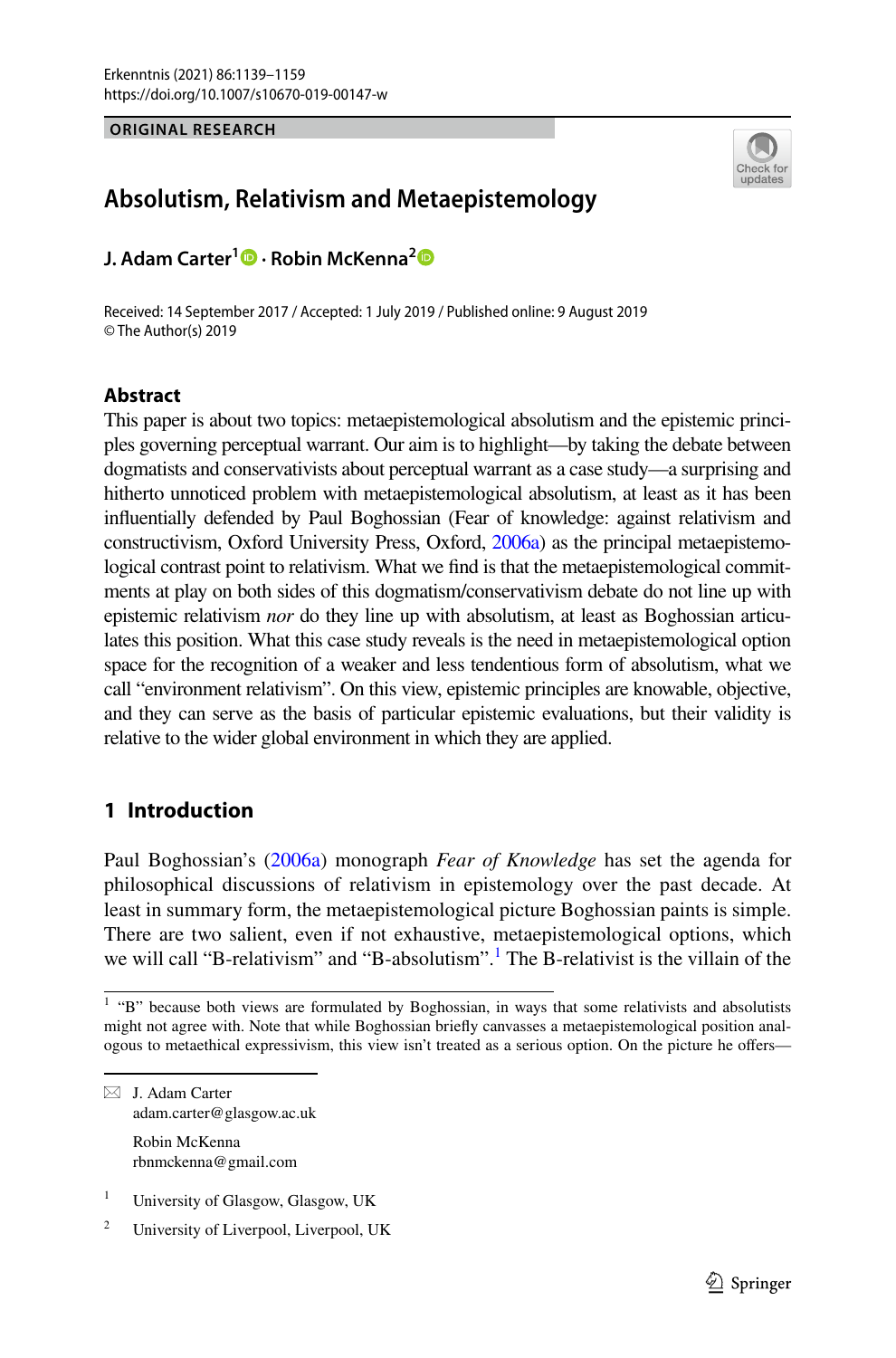piece, a part often played by Richard Rorty. The B-relativist's motto is that "there are many radically diferent, yet 'equally valid' ways of knowing the world, with science being just one of them" [\(2006a,](#page-19-0) 2). In a little more detail, the B-relativist holds that particular epistemic judgements like "Galileo was justifed in believing that the Earth revolves around the Sun" are only true or false relative to epistemic systems, where epistemic systems consist in sets of epistemic principles that state what kinds of things justify what kinds of doxastic states. As Boghossian sees it, the hero, the B-absolutist, wins the day against the B-relativist because the B-relativist is unable to provide a coherent account of epistemic justification.<sup>2</sup> Choosing between what Boghossian sees as a commonsensical view like B-absolutism and a view that can't even be coherently stated isn't difficult.

Critical response to Boghossian's attack on B-relativism has principally focused—perhaps unsurprisingly—on whether B-relativism is in fact coherent. On this score, a point of particular interest for critics has been whether the B-relativist (or closely-related versions of relativism) can evade Boghossian's criticisms.[3](#page-1-1) We submit, however, that both Boghossian's attack on B-relativism and the critical response to it have contributed to a kind of metaepistemological misdirection. There has been little discussion of whether B-absolutism is really as commonsensical and consonant with epistemological orthodoxy as Boghossian supposes, or of whether B-absolutism and B-relativism are the two most salient options.<sup>4</sup>

Both issues would be easier to resolve if metaepistemology were in as advanced a state as metaethics. Metaethical commitments are often explicitly articulated and well-studied. However, in metaepistemology, things are murkier. Mainstream epistemologists don't often articulate and evaluate metaepistemological commitments, but at most tacitly reveal them in the course of pursuing frst-order projects. This makes the matter of assessing the accuracy of Boghossian's characterisation of the metaepistemological landscape—and his envisioned absolutist's place within this landscape—all the more difficult.

We think we can make progress on this issue by looking at some first-order epistemological debates, and trying to identify what metaepistemological commitments underpin these debates. The guiding idea is that we can identify metaepistemological commitments by looking at the *pragmatic presuppositions* (in the sense of Stalnaker [1974](#page-20-0)) of frst-order epistemological debates (see Carter [2016,](#page-19-1) Ch. 1). Our aim will be to show that there are paradigmatic frst-order epistemological debates

Footnote 1 (continued)

and as will be important in what we engage with here—the principal dispute features epistemic relativism on the one hand and (what we take to be a rather strict version of) metaepistemological absolutism on the other.

<span id="page-1-0"></span><sup>&</sup>lt;sup>2</sup> As Boghossian puts it, there is ultimately "no way of construing the notion of an epistemic system so as to render stable a relativistic conception of epistemic justifcation" ([2006a](#page-19-0), 92–93).

<span id="page-1-1"></span><sup>&</sup>lt;sup>3</sup> See, for example, Carter ([2016\)](#page-19-1), Kusch [\(2010](#page-20-1)), MacFarlane [\(2008](#page-20-2), [2014\)](#page-20-3), Neta ([2007\)](#page-20-5), Rosen (2007), Sosa ([2008\)](#page-20-6), Wright ([2008\)](#page-20-7). Cf. Boghossian [\(2007](#page-19-2), [2008](#page-19-3)).

<span id="page-1-2"></span><sup>4</sup> This is important given that Boghossian's argument for B-absolutism goes like this: "[…] there are decisive objections to epistemic relativism. It would seem, then, that we have no option but to think that there are absolute, practice-independent facts about what beliefs it would be most reasonable to have under fixed evidential conditions" ([2006a,](#page-19-0) 110). Clearly, this relies on B-absolutism being the only alternative to B-relativism.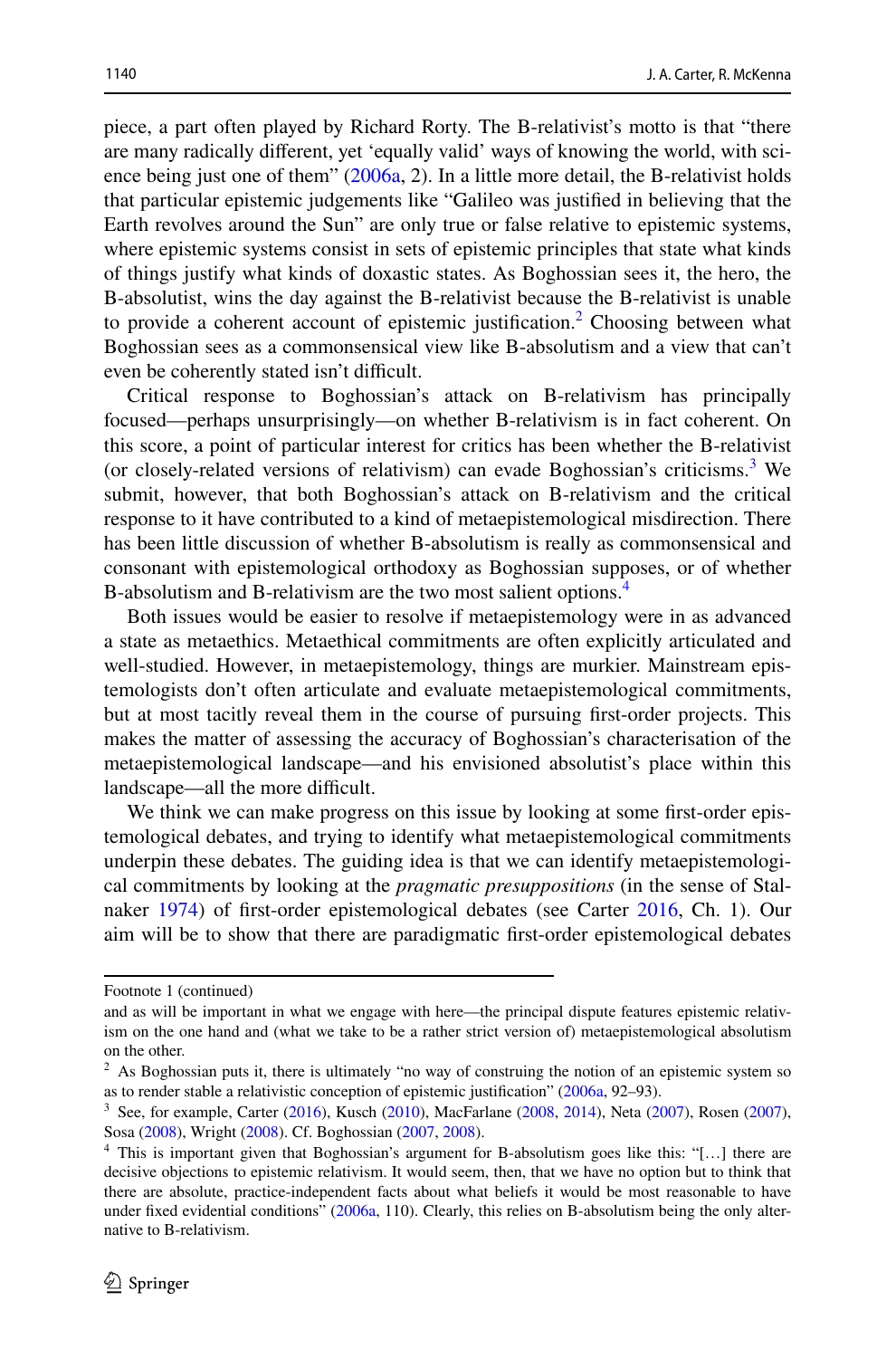whose metaepistemological commitments (on both sides) line up with *neither* B-relativism *nor* B-absolutism. In particular, we will use as a case study the recent debate about perceptual warrant between *dogmatists* (e.g. Pryor [2000](#page-20-8), [2004\)](#page-20-9) and *conservativists* (e.g. Wright [2004](#page-20-10), [2007](#page-20-11); Davies [2000](#page-20-12)). As we will argue, while both views clearly reject B-relativism, they are also in tension with some of the core tenets of B-absolutism.<sup>[5](#page-2-0)</sup>

Accordingly, we will conclude that Boghossian's characterisation of the metaepistemological landscape is, indeed, misleading: there are some views that are live options, but should not be understood as committed to either B-absolutism or B-relativism. Note that it is no part of our argument that these epistemological views are *correct* (they may well not be), or that they exhaust the space of epistemological options (they clearly don't). But, if these views are false, we submit it is because they are false *as frst*-*order epistemological views*, not because of their metaepistemological commitments. As we will see, saddling them with a commitment to B-absolutism or B-relativism would lead to serious problems, so there is good reason not to take their proponents to be committed to B-absolutism or B-relativism.

This leaves open the question of what sort of metaepistemological picture they should be combined with. We propose that it would be proftable to see these views as committed to a weaker form of absolutism we term *environment relativism* ("E-relativism"). That is, they should hold, in conjunction with other absolutist tenets, that there is not a uniquely correct set of epistemic principles that apply to all rational agents in all places at all times. Rather, there are diferent epistemic principles for diferent rational agents. The validity of a set of epistemic principles is relative to the wider global environment in which they are applied. Note that it is also no part of our argument that what we are calling E-relativism is *true*. Rather, our claim is that we have erred in following Boghossian and taking B-absolutism and B-relativism to exhaust the space of metaepistemological options.

Here is the plan. Section [2](#page-2-1) articulates the key components of B-absolutism. Section [3](#page-6-0) contains our frst case-study: the debate between dogmatists and conservativists. We argue that neither view should be read as committed to B-absolutism or B-relativism. Section [4](#page-17-0) closes by refning the kind of absolutist-tinged E-relativism we propose as a "third way" between B-absolutism and B-relativism.

## <span id="page-2-1"></span>**2 B‑Absolutism**

B-absolutism is a form of metaepistemological *realism*. Metaepistemological realism is (roughly) analogous to metaethical realism, in that the metaepistemological realist is committed to *mind*-*independent* epistemic facts—e.g. facts about what

<span id="page-2-0"></span><sup>5</sup> To be clear, we are not attempting to suggest, through this case study, that *many* and especially not *all* frst-order epistemological debates presuppose metaepistemological commitments at odds with B-absolutism. More modestly—our dialectical aim just requires showing that there are *some* views that (a) are "live options" in epistemology yet (b) don't presuppose B-absolutism or B-relativism. If we can do this, we will have shown that Boghossian's characterisation of the metaepistemological landscape is misleading.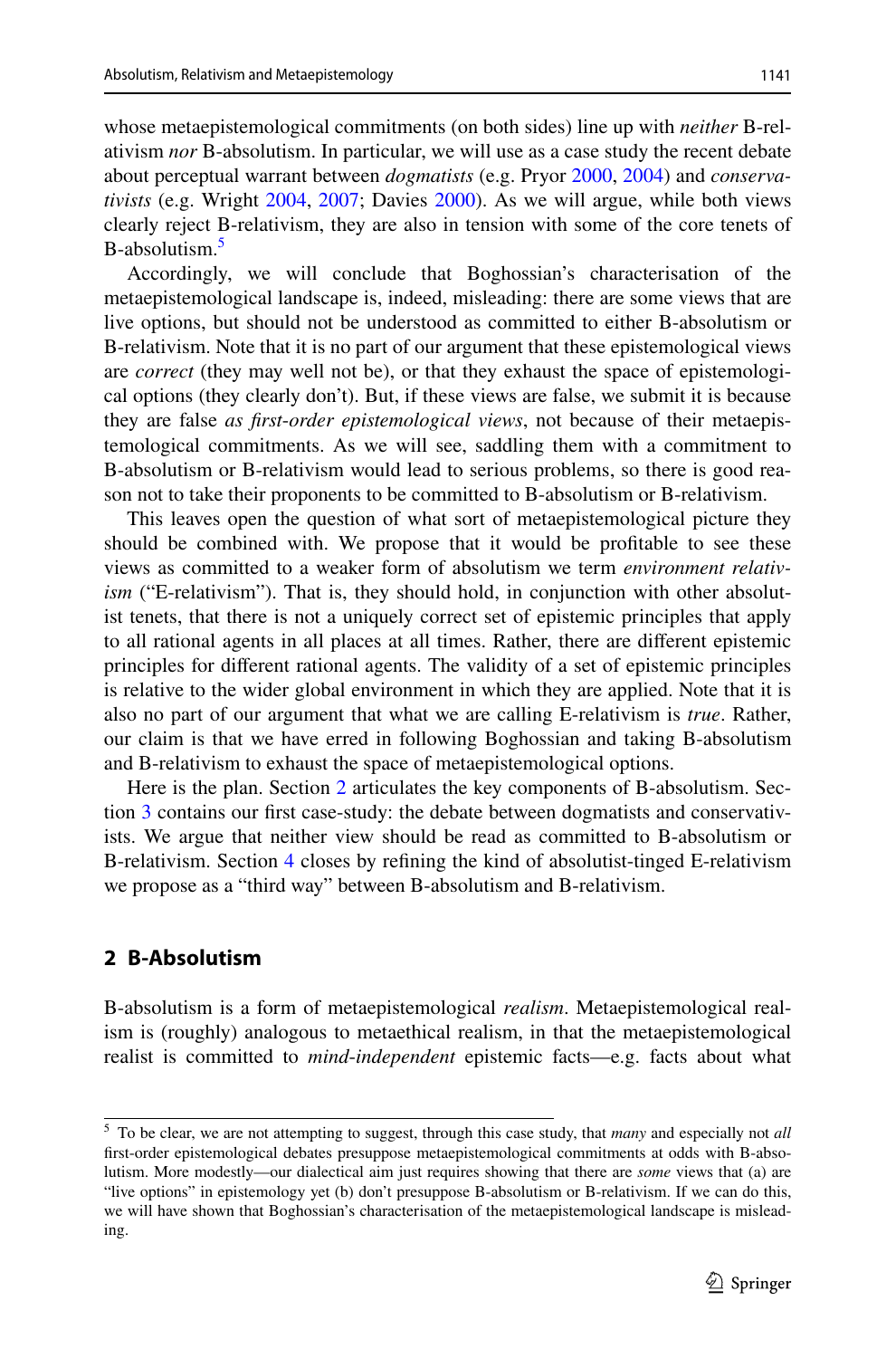beliefs are justified by what evidence, which beliefs count as known, etc.<sup>[6](#page-3-0)</sup> B-absolutism goes beyond minimal metaepistemological realism, though Boghossian does not defne B-absolutism all in one place. In order to get the position clearly in view, we'll need to cobble together the key aspects of his view, as expressed over several chapters in *Fear of Knowledge* and in other work (e.g. Boghossian [2001,](#page-19-4) [2006b\)](#page-19-5).

As we'll see, Boghossian's metaepistemological absolutism consists in fve core theses, centred on *epistemic principles.* Here some terminological clarity is needed. Boghossian distinguishes between an epistemic *rule* and an epistemic *principle*. Rules take the form: *if conditions C obtain, believe X.* For example: "If lighting conditions are good, etc., and it visually seems to you as if there is a cat in front of you, then believe that there is a cat in front of you" (Boghossian [2001](#page-19-4), 2). The claim that diferent cultures employ diferent rules is descriptive; for example, the Azande have a rule of the form: *if the Poison Oracle indicates that X, believe X.* Western cultures do not follow this rule. By following epistemic rules, we implicitly commit ourselves to epistemic *principles*. For example, a culture that follows the Poison Oracle rule is implicitly committed to a more general epistemic principle to the efect that Poison Oracle-based beliefs are justifed. So, as Boghossian defnes them, epistemic principles are "general normative propositions" which specify conditions under which a particular type of belief is justifed (Boghossian [2006a,](#page-19-0) 85, [2001,](#page-19-4) 38 fn. 3).

Just as we might follow diferent rules to the Azande when engaging in inquiry, we might believe that diferent epistemic principles are true. But what happens when we disagree about which epistemic principles are true? This turns on a deeper question: *what is the status of epistemic principles*? Boghossian says this:

[T]he thesis of the objectivity of reasons can be stated as the claim that there is an objective fact of the matter which epistemic principles are true, and, consequently, which sets of rules a thinker ought to employ to shape his beliefs, if he is to arrive at beliefs that are genuinely justifed [\(2001](#page-19-4), 2).

The thought is that there are objective facts about which epistemic principles are true, and so there is a uniquely correct set of principles that a rational agent ought to employ (namely, the principles that are objectively true). So Boghossian endorses objectivity and universality:

objectivity: There is an objective fact of the matter which epistemic principles are true.

universality: There is a uniquely correct set of epistemic principles, which all rational agents are bound by.

objectivity and universality raise some interesting questions in metaepistemology. How do we get at these objective facts? Through standard epistemological methodology? In what sense are they "objective"? In particular, are they objective in the sense that they are independent of the cognitive makeup of humans?

<span id="page-3-0"></span> $6$  For the most sustained recent discussion of metaepistemological realism, understood as an analogue to metaethical realism, see Cuneo [\(2007](#page-19-6), chap. 3). Opponents of realism include error-theorists like Olson ([2011\)](#page-20-13) and Streumer ([2013\)](#page-20-14) and expressivists like Chrisman [\(2007](#page-19-7)), Field [\(2009](#page-20-15)) and Gibbard [\(1990](#page-20-16)).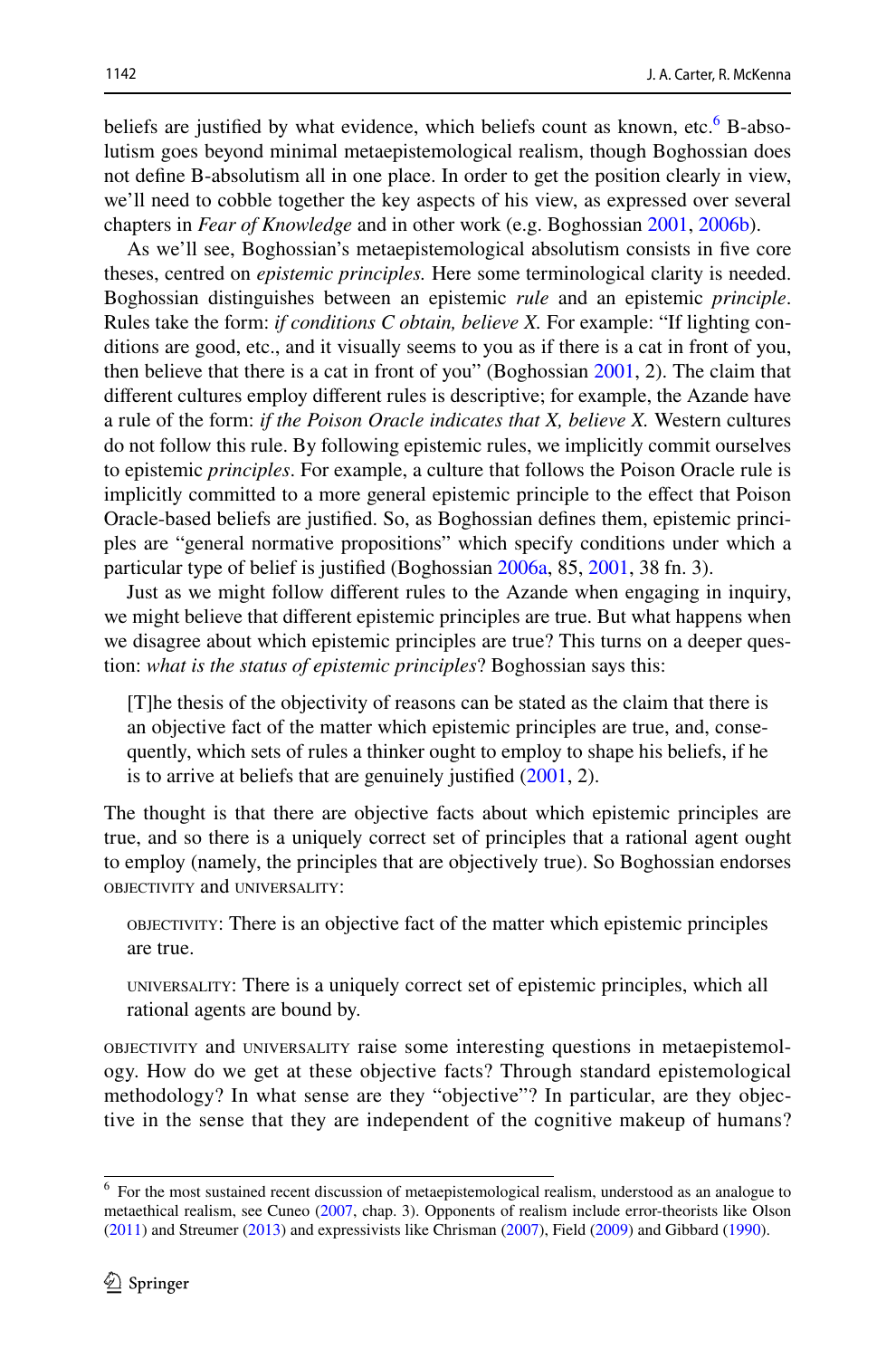What about non-human epistemic agents, or agents situated in very diferent environments? Why should principles that are true for us be true for them? We set these questions aside for now, but we return to them below.

Boghossian also addresses the question of the relationship between epistemic principles and particular epistemic evaluations:

Now, an epistemic system, we have said, consists of a set of general normative propositions—epistemic principles—which specify under which conditions a particular type of belief is justifed. Whereas a *particular* epistemic judgment might speak of particular people, beliefs and evidential conditions, as in:

3. If it visually seems to Galileo that there are mountains on the moon, then Galileo is justifed in believing that there are mountains on the moon;

an epistemic principle will say something general like:

(Observation) For any observational proposition p, if it visually seems to S that p and circumstantial conditions D obtain, then S is prima facie justifed in believing p. In other words, and as we can plainly see, the epistemic principles which constitute particular epistemic systems are just more *general* versions of particular epistemic judgments [\(2006a](#page-19-0), 86).

The thought is that particular epistemic evaluations ("Galileo is justifed") are explainable by reference to more general epistemic principles (like Observation). Now, if particular epistemic evaluations are to be explainable by reference to more general epistemic principles, there must be some sort of connection between them. Boghossian suggests that the relationship between particular evaluations and the more general principles is like the relationship between "Socrates is mortal" and "all men are mortal" ([2006a,](#page-19-0) 87). That is, it is a form of entailment. So Boghossian endorses generalism and entailment:

generalism: Particular epistemic evaluations are explainable with reference to epistemic principles.

entailment: Entailment relations hold between epistemic principles and particular epistemic judgments.

Boghossian is a "generalist" in the sense that he denies the sort of *particularism* defended in Dancy ([2004](#page-19-8)). The bone of contention between the generalist and the particularist is over whether there are any properties of beliefs and belief-forming processes (e.g. being reliably produced, being based on good evidence) that make the same "epistemic diference" in all cases. The generalist holds that there are; the particularist holds that there aren't. On the generalist's view, particular epistemic evaluations are grounded in principles that state which properties make beliefs justified, and more generally are necessary and/or sufficient for the possession of certain kinds of epistemic statuses. So any epistemological project that attempts to specify necessary and/or sufficient conditions for the possession of certain kinds of epistemic statuses and then uses these conditions as the basis for particular epistemic evaluations accepts generalism.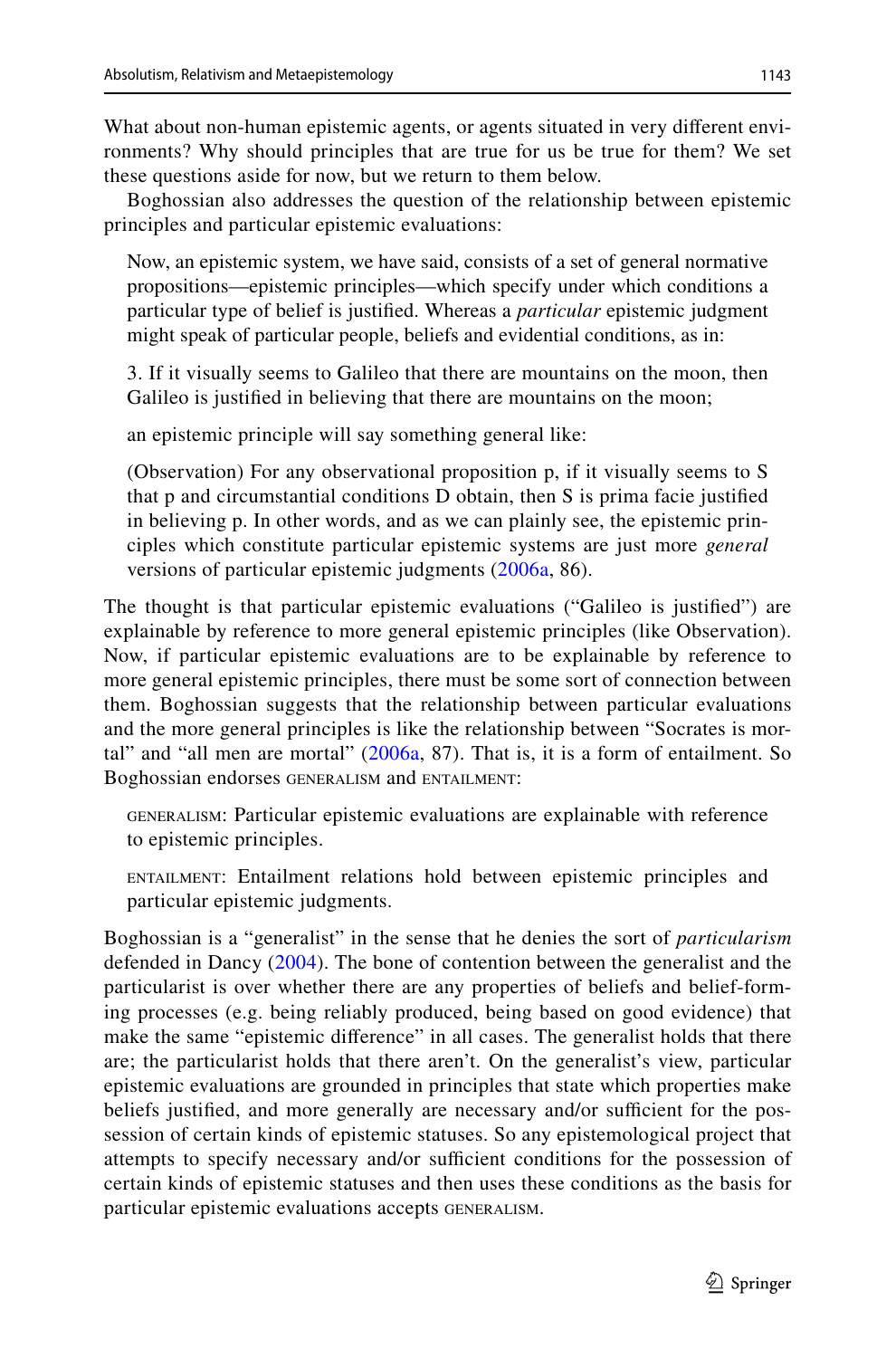One might worry about the idea that particular epistemic evaluations are grounded in epistemic principles. But it is important to distinguish between a *strong deontological* and a *theoretical* conception of the epistemic principles used in epistemological theorizing. According to the strong deontological conception of epistemic principles, what grounds positive epistemic status is accordance with epistemic principles which themselves forbid or permit certain kinds of beliefs. As William Alston puts it:

To say that S is justifed in believing that *p* at time t is to say that the relevant rules or principles do not forbid S's believing that *p* at t. In believing that *p* at t, S is not in contravention of any relevant requirements [\(1988](#page-19-9), 258).

On this conception, epistemic evaluations *depend* on epistemic principles in a strong metaphysical sense: epistemic status is status *in virtue of* according with epistemic principles; alternatively, the fact of some belief's being justifed, known, etc., obtains *because* the fact of that belief's according with some epistemic principle (or principles) obtains. The relationship between epistemic status and epistemic principles here is thus one of *grounding.*[7](#page-5-0) Grounding implies necessitation in the sense that, if *p* grounds *q*, then necessarily, if *p* is true then *q* is true (see, for example, Fine [2012](#page-20-17); Sider [2015\)](#page-20-18). So if, as the strong deontological conception has it, according with epistemic principles grounds epistemic status, then it follows that epistemic status *depends* on epistemic principles. But, the relationship between grounding and necessitation is one of *asymmetric* entailment. Necessitation does not entail ground-ing. An example that Theodore Sider ([2015\)](#page-20-18) offers on this point concerns the claim that the non-moral *necessitates* the moral. This is, as Sider notes, a claim that is accepted by moral naturalists and non-naturalists alike. The diference is that moral naturalists think that moral facts obtain in virtue of non-moral facts, whereas moral non-naturalists deny that moral facts obtain in virtue of non-moral facts.

This diference is important because it means that one can insist that epistemic principles necessitate epistemic status without committing to the strong deontological view that epistemic status just is a matter of according with epistemic principles. Foundationalists (such as Chisholm) and some epistemic internalists (e.g. Ginet [\(1975](#page-20-19))) view justifcation and knowledge as dependent on epistemic principles in the strong deontological sense. However, reliabilists, along with most other epistemologists, think that epistemic principles necessitate epistemic status, but deny the strong deontological view. We'll call this the *theoretical conception* of the epistemic principles used in epistemological theorizing. generalism can be understood in two ways, corresponding to the two diferent conceptions. If one is unhappy with the idea of particular epistemic judgements being grounded in more general epistemic principles, one should opt for the theoretical over the strong deontological conception.

The fnal piece of Boghossian's absolutist package has to do with our access to epistemic principles:

Whenever we confdently judge that some belief is justifed on the basis of a given piece of information, we are tacitly assuming that such facts are not only knowable but that they are known. And in doing epistemology, we not only

<span id="page-5-0"></span> $7$  For a contemporary overview of this topic, see Correia and Schneider [\(2012](#page-19-10)).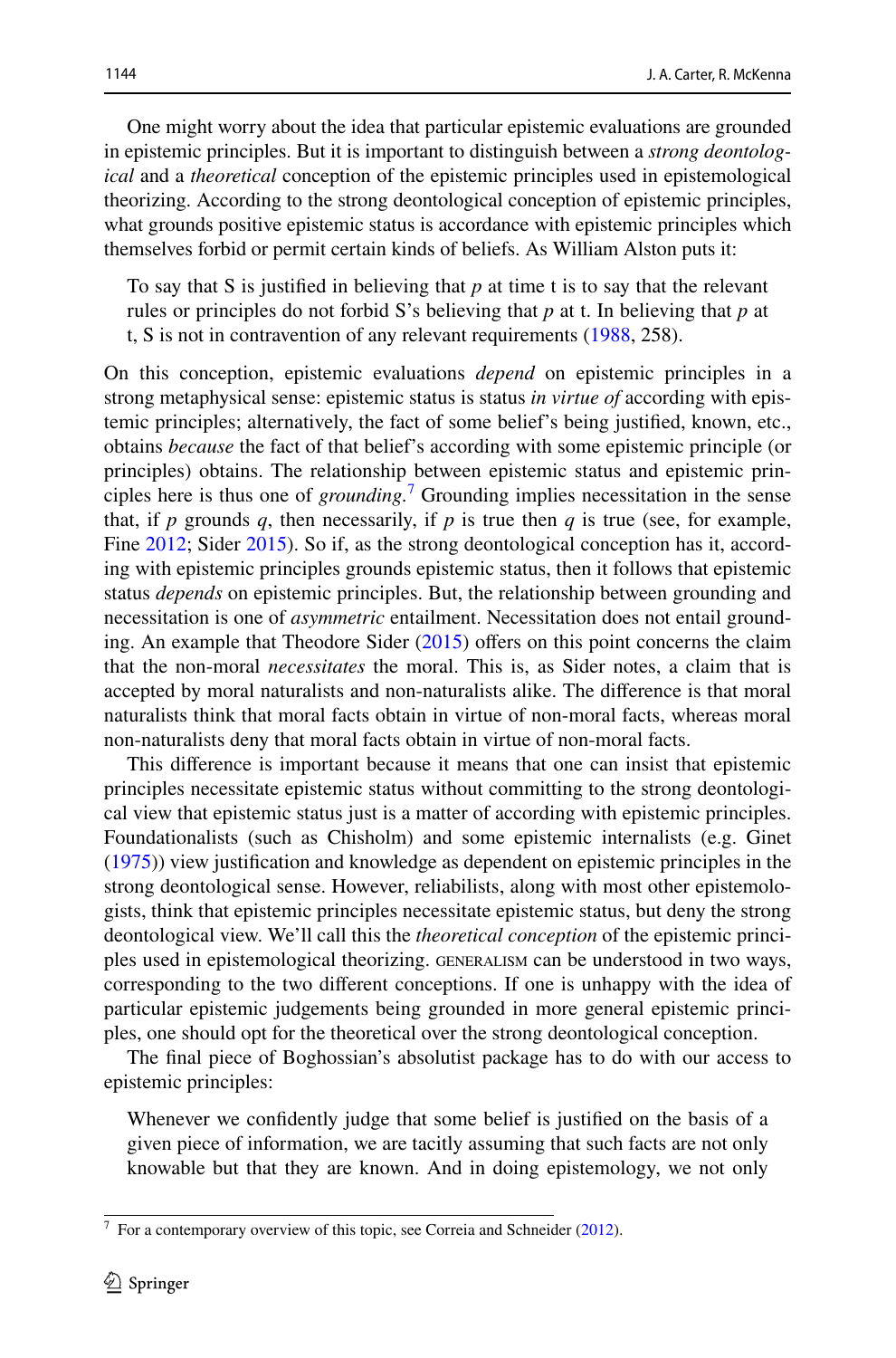assume that they are knowable, we assume that they are knowable a priori. *Indeed, what would be the interest of an absolutism about epistemic truths*  which combined that absolutism with the affirmation that those truths are nec*essarily inaccessible to us?* (Compare: what would be the interest of an absolutism about moral truths which combined it with the affirmation that those absolute truths are necessarily inaccessible to us? ([2006a](#page-19-0), 77; our italics).

The thought is that any interesting form of absolutism must hold that it is possible to form justifed beliefs about the uniquely correct set of epistemic principles. So Boghossian endorses **KNOWABILITY** 

knowability: If there are objective facts about which epistemic principles (and which particular epistemic judgements) are true, these facts should be *knowable*: it ought to be possible to arrive at justified beliefs about them<sup>8</sup>

Putting the pieces together, B-absolutism consists in five claims:

objectivity: There is an objective fact of the matter which epistemic principles are true

universality: There is a uniquely correct set of epistemic principles, which all rational agents are bound by.

generalism: Particular epistemic evaluations are explainable with reference to epistemic principles.

ENTAILMENT: Entailment relations hold between epistemic principles and particular epistemic judgments.

knowability: If there are objective facts about which epistemic principles (and which particular epistemic judgements) are true, these facts should be *knowable*: it ought to be possible to arrive at justifed beliefs about them.

We get a picture on which, when we make particular epistemic judgments, we can explain these by pointing to an objectively true and uniquely correct set of general epistemic principles from which these judgments follow, where both the principles and the judgments that follow from them are knowable, and the principles govern every rational agent.

## <span id="page-6-0"></span>**3 Case Study: Epistemology of Perception**

If Boghossian is right that B-absolutism is consonant with commonsensical and traditional thinking (and that B-relativism isn't), then we should expect that core principles of B-absolutism identifed above are among—or, at the very least not at tension with—the metaepistemological presuppositions that feature in the common

<span id="page-6-1"></span><sup>&</sup>lt;sup>8</sup> Boghossian adds that, in the case of complicated epistemic principles, it's not necessary that we know them in 'their full detail' ([2006a](#page-19-0), 75–76).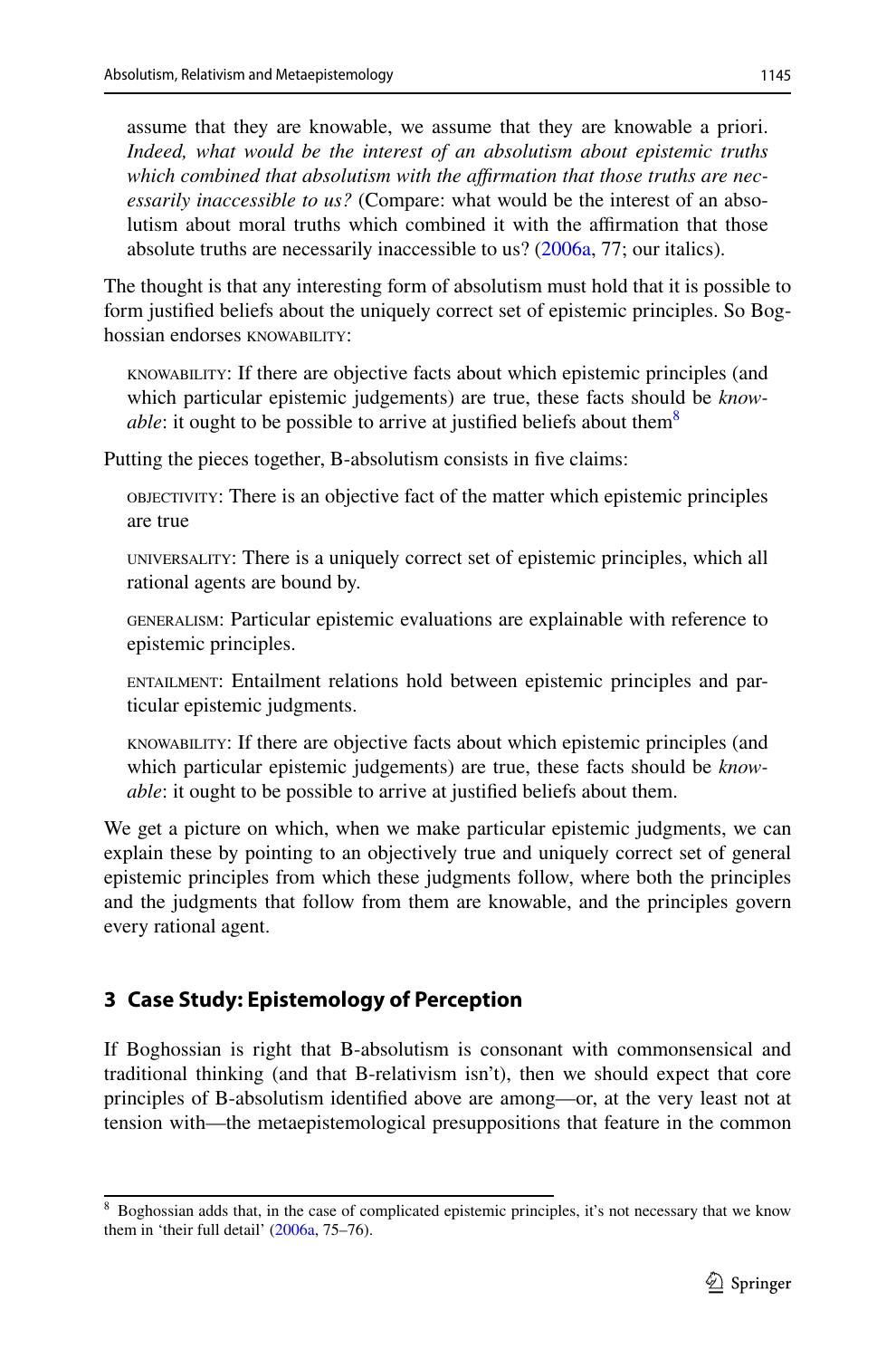ground of typical frst-order epistemological debates. In this section we look at one such debate—one concerning our epistemic warrant for perceptually formed beliefs—and argue that the principal views we consider are best read as *rejecting* at least one of the fve core tenets of B-absolutism.

As noted at the outset, we do not assume that the views we consider in this case study, dogmatisim and conservativism, are *correct*. (Indeed, they could not both be correct, given they are inconsistent!) We also don't assume that they exhaust the space of options. They certainly don't (see e.g. Lyons [2009;](#page-20-20) Siegel [2010](#page-20-21)). Indeed, the dogmatism/conservativism dispute is but one representative in-house dispute in the epistemology of perceptual warrant, one where (we shall show) neither side is committed to all the tenets of B-absolutism. And this is itself enough to make serious mischief for the suggestion that the B-absolutist package (replete with its fve constituent components) is the only viable alternative to B-relativism.

#### **3.1 Dogmatism and Conservativism**

The point of contention in the debate between dogmatists and conservativists concerns whether our perceptual experiences give us immediate (viz., non-inferential, and not presupposing any other beliefs) *prima facie* justifcation for believing their contents. Dogmatists like Jim Pryor answer in the affirmative (see Pryor [2000,](#page-20-8) [2004](#page-20-9)). As Pryor puts it:

The dogmatist about perceptual justifcation says that when it perceptually seems to you as if *p* is the case, you have a kind of justifcation for believing *p* that does not presuppose or rest on your justifcation for anything else […] To have this justifcation for believing *p*, you need only have an experience that represents *p* as being the case. No further awareness or refection or background beliefs are required. Of course, other beliefs you have might defeat or undermine this justi-fication. But no other beliefs are required for it to be in place [\(2000,](#page-20-8) 519).

Dogmatism entails that, if one has an experience as if *p*, then one is thereby *prima facie* justifed in believing that *p.*[9](#page-7-0) Of course, the dogmatist's *prima facie* clause means that the justifcation in question is defeasible. For example, if one has an experience of a wall being red, but one mistakenly believes one is wearing red-tinted glasses, then one's *prima facie* justifcation is defeated[.10](#page-7-1) Nonetheless, according to the dogmatist, even if the epistemic signifcance of perceptual experience can in

<span id="page-7-0"></span><sup>9</sup> Note that Pryor's dogmatist is "not saying that your justifcation for believing *p* rests on your *awareness* of your experiences. His view is that you have justifcation for believing *p* simply in virtue of *having* an experience as of *p*" ([2000,](#page-20-8) 519–20). Granted, the dogmatist allows that you can of course become aware of your experiences through introspection. Further, Pryor's dogmatist allows that one can attain justifcation for believing *p* that rests on introspective awareness and background beliefs. The crucial point of dogmatism is just that, as Pryor stresses, "there is a kind of justifcation you have which *does not* rest on these things" (ibid.).

<span id="page-7-1"></span><sup>&</sup>lt;sup>10</sup> This would be an instance of what is called, in the defeasibility literature, an undercutting mental-state (or psychological) defeater. For discussion, see Pollock ([1986\)](#page-20-22) and Sudduth [\(2008](#page-20-23)).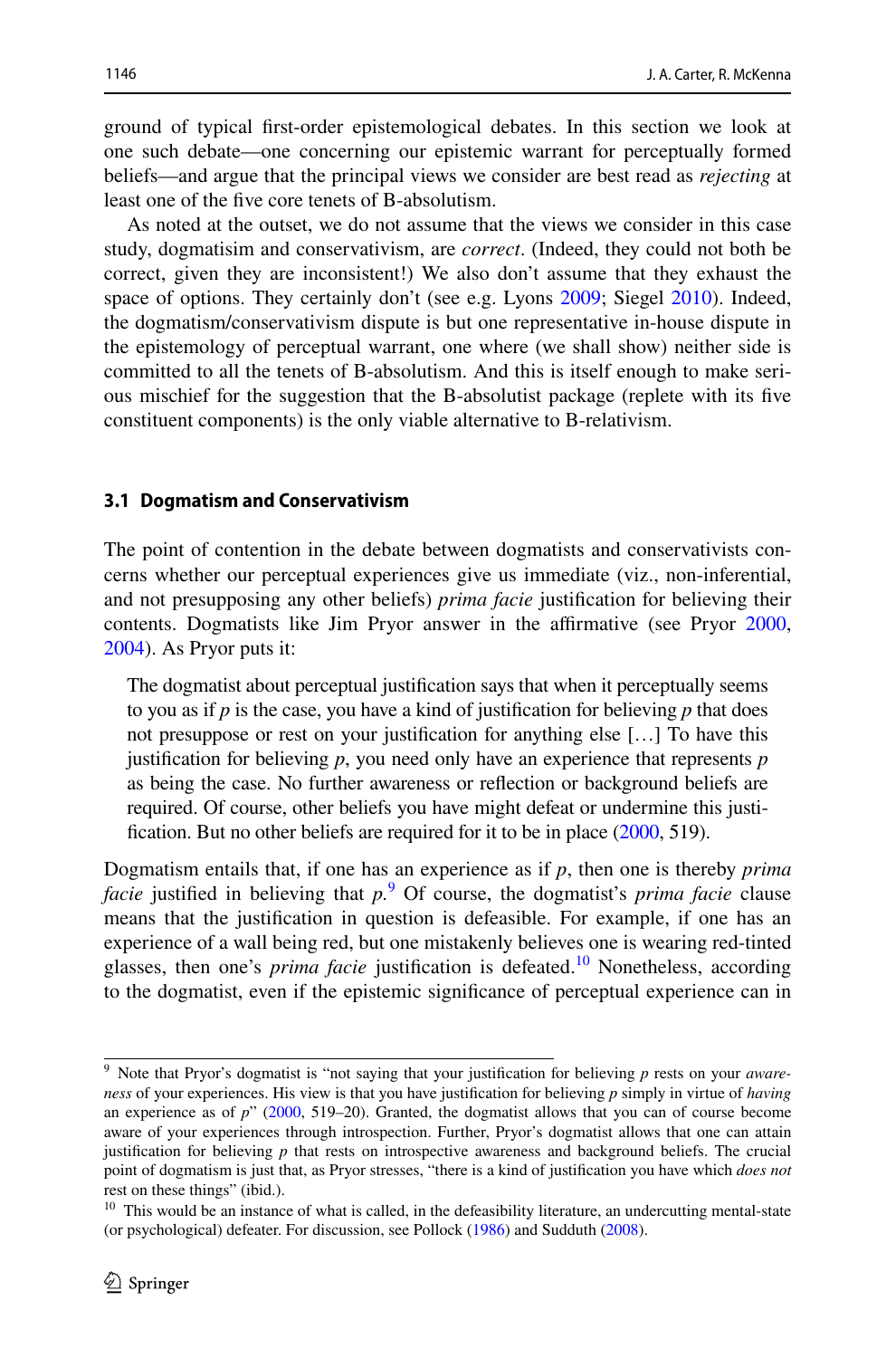some cases be overridden, perceptual experience as such is in all cases epistemically signifcant. We can thus state the core thesis of dogmatism as follows:

dogmatism: Our experiences, as such, give us *immediate* and *prima facie* justi-fication for believing their contents.<sup>[11](#page-8-0)</sup>

Conservativists reject the dogmatist's claim that our experiences give us immediate and *prima facie* justifcation for believing their contents. This is the conservativist's *negative* thesis:

conservativism-negative: It is not the case that our experiences, as such, give us immediate *prima facie* justifcation for believing their contents.

The conservativist pairs this negative claim with a statement specifying what extra information is needed in order for experiences to give *prima facie* justifcation for believing their contents. Call this the conservativist's *positive* thesis:

conservativism-positive: In order for experiences to give us *prima facie* justifcation for believing their contents, extra information is needed; their simply being experiences as if such-and-so is not sufficient; what is needed, additionally, is (i) that there is an external world with which one is causally interacting; and (ii) that the external world is *mostly correctly revealed* to one through sense experience.<sup>[12](#page-8-1)</sup>

Of course, if conditions (i) and (ii) were hard to meet, scepticism would threaten. However, on Wright's conservativist line, satisfying these conditions is easy. We have "unearned rational warrants", what Wright calls *entitlements*, to (i) and (ii).<sup>[13](#page-8-2)</sup> Thus:

conservativism-entitlement: We have entitlements (i.e., unearned rational warrants) to (i) and (ii).

Putting these pieces together, the conservativist is committed to this thesis:

conservativism: Our experiences give us *prima facie* justifcation for believing their contents, not simply because they are experiences as if such-and-so, but because we are entitled in accepting that there is an external world with which

<span id="page-8-0"></span><sup>&</sup>lt;sup>11</sup> Similarly liberal principles are found elsewhere in epistemology albeit with different caveats and provisos. Notable examples of liberal epistemic principles include Burge's [\(1993](#page-19-11)) acceptance principle (which we return to below) and Huemer's ([2007\)](#page-20-24) principle of phenomenal conservativism.

<span id="page-8-1"></span> $12$  This characterization of the view is based on Coliva ([2012\)](#page-19-12), who expresses the position she thinks Wright [\(2004](#page-20-10)) and Davies [\(2000](#page-20-12)) both defend.

<span id="page-8-2"></span><sup>&</sup>lt;sup>13</sup> Wright says, of entitlement: "Suppose there is a type of rational warrant which one does not have to *do any specifc evidential work* to earn: better, a type of rational warrant whose possession does not require the existence of evidence in the broadest sense encompassing both a priori and empirical considerations for the truth of the warranted proposition. Call it *entitlement*. If I am entitled to accept P, then my doing so is beyond rational reproach even though I can point to no cognitive accomplishment in my life, whether empirical or a priori, inferential or non-inferential, whose upshot could reasonably be contended to be that I had come to know that P, or had succeeded in getting evidence justifying P" [\(2004](#page-20-10), 174–75).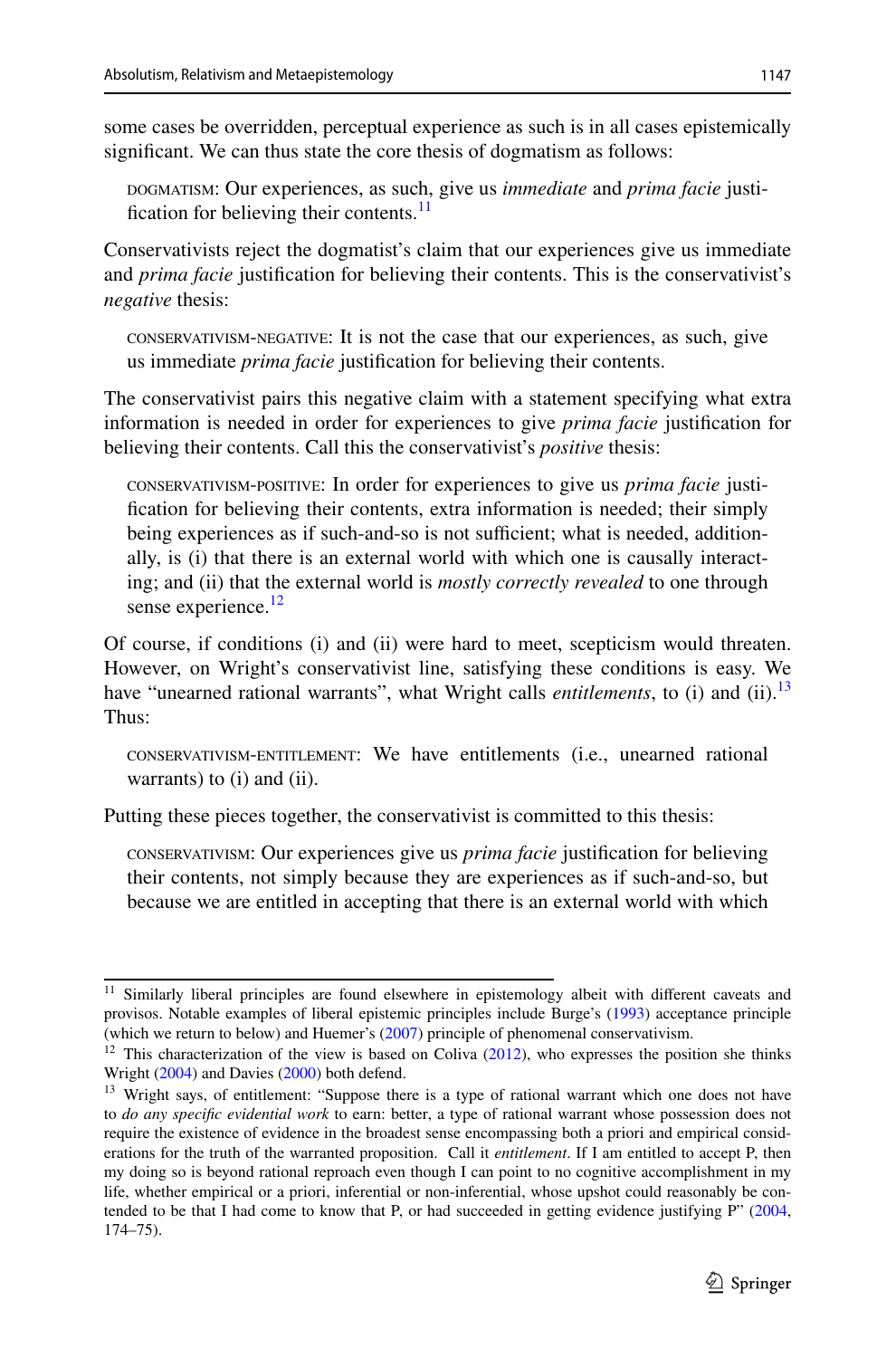one causally interacts and that this world is mostly correctly revealed through sense experience.

The story Wright tells about *why* we have these entitlements, and about their nature, is sophisticated, and we need not explore it in depth here for our purposes. It suffices to focus on *what* (rather than why) the dogmatist and the conservativist are saying as, in each case, we fnd general statements of conditions under which a particular kind of belief—in this case, perceptual beliefs—have a positive epistemic status. That is, the dogmatist and the conservativist are committed to particular epistemic principles (DOGMATISM and CONSERVATIVISM).

This completes our overview of the debate between dogmatists and conservativists. In Sects. [3.2–](#page-9-0)[4](#page-17-0) we argue that both of the principles about perceptual justifcation identified above (DOGMATISM and CONSERVATIVISM) require rejecting one of the core tenets of B-absolutism. To re-iterate: the point is not that one of these views about perceptual justifcation is correct (they can't both be correct!), or that they exhaust the space of options. Rather, the point is that these are live options in the epistemology of perception, and, as we will argue, it would be a mistake to see them as being committed to the full B-absolutist package.

#### <span id="page-9-0"></span>**3.2 Dogmatism and Universality**

B-absolutism holds that epistemic principles satisfy objectivity and universality. That is, any true epistemic principle is a member of a unique set of objectively true principles that all rational agents are bound by. Let's assume, *ex hypothesi*, that pogmatism *is* correct and so in fact is within this set. We're particularly interested in universality. universality implies that, if dogmatism is true for us, then it is also true for individuals who fnd themselves in very diferent, perhaps extremely different, circumstances than we do; their experiences, no less than ours, furnish such individuals with immediate *prima facie* justifcation for believing their contents. We are going to argue that this is implausible.

One kind of circumstance which is very diferent from our ordinary circumstances (at least, very diferent as regards the connection between our experiences and our beliefs about their contents), are houses of illusions, intentionally designed to make things appear diferently than as they are. But the existence of such local environments, located as they are *within* our more epistemically hospitable global environment, causes no problem for the conjunction of DOGMATISM and UNIVERSALity. If one is (unwittingly) in a house of illusions, one still has immediate *prima facie* justification for believing the contents of one's illusory experiences. It's just that this *prima facie* justifcation is very easily defeated; for instance, if one fnds out one is in a house of illusions.<sup>[14](#page-9-1)</sup> This seems like the right result, at least, from within the tradition of epistemology according to which epistemic justifcation needn't be

<span id="page-9-1"></span><sup>&</sup>lt;sup>14</sup> This might happen, for instance, either directly by testimony, or indirectly, as one begins to acquire track record evidence that perception is unreliable in this local environment.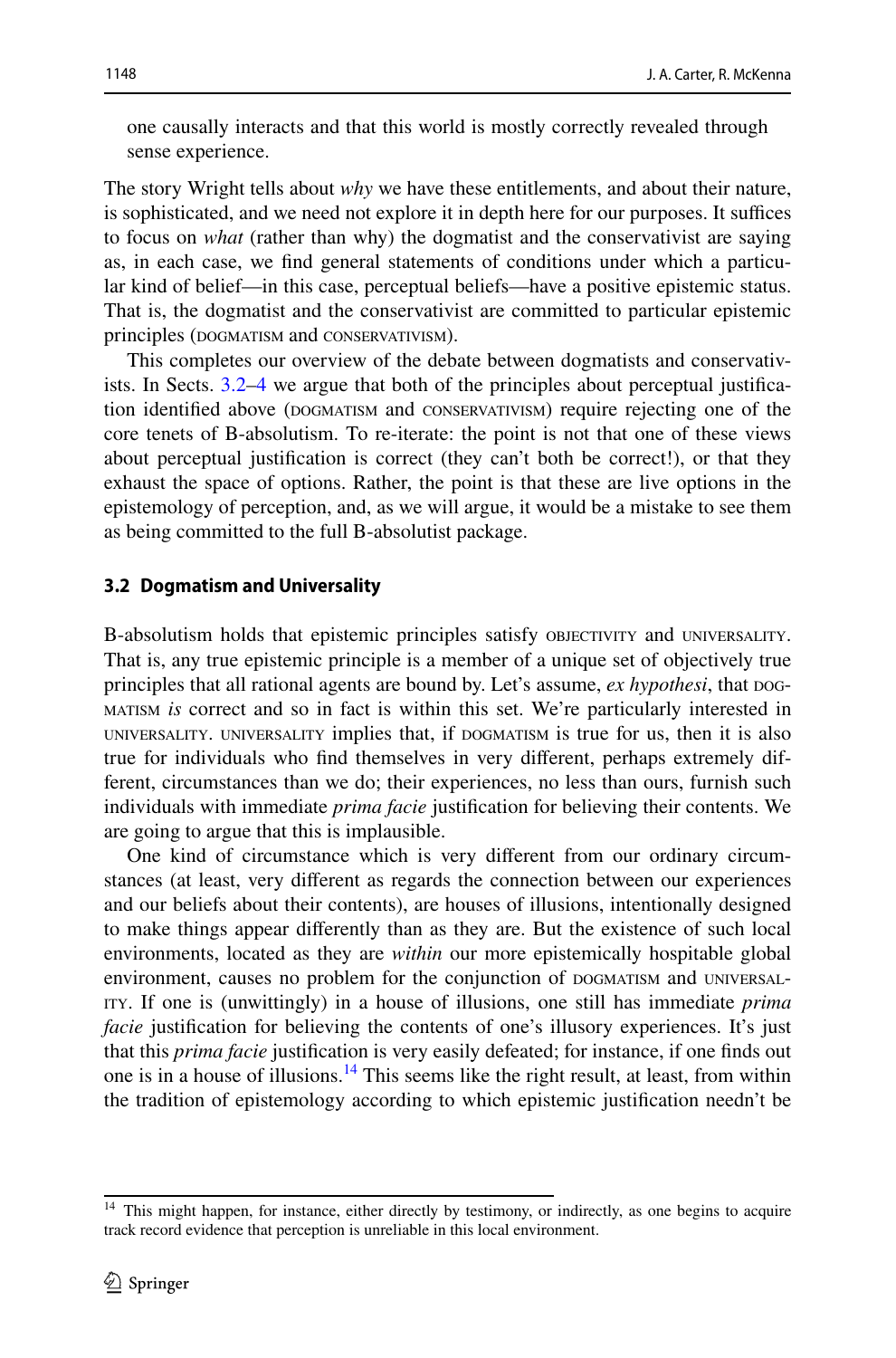truth-entailing.<sup>[15](#page-10-0)</sup> Given that our sense experience does generally reveal our world as it actually is—that is, houses of illusions, strange lightning, deceptive designs, hallucinations, and the like—are the exception, not the norm, it is at least somewhat plausible that *our world* is one where justifcation functions as the dogmatist says. It is plausible that we have *prima facie* justifcation for our perceptual beliefs precisely because our world is mostly correctly revealed to us. This is compatible with the fact that, when one acquires some reason to believe one's perceptual experiences are illusory, one lacks *ultima facie* justifcation for believing the contents of one's illusory experiences.

But, remember that UNIVERSALITY entails that if DOGMATISM is true for us, then it is true as well for individuals who fnd themselves in very diferent, perhaps even *radically* diferent, circumstances. We are fortunate in that our world is mostly correctly revealed to us. It is plausible that our perceptual systems reliably represent our environment because doing so contributed to our survival. As the vision scientist Stephen Palmer puts it:

vision evolved to aid in the survival and successful reproduction of organisms. Desirable objects and situations b.*#ψ* must be sought out and approached. Dangerous objects and situations […]*ψ* must be avoided or fed from. Thus, to behave in an evolutionarily adaptive manner, we must somehow get information about what objects are present in the world around us, where they are located, and what opportunities they afford us (Palmer [1999,](#page-20-25) 6).

But this is a contingent fact about the kind of creatures we are, and the sort of world we happen to inhabit. While our perceptual faculties produce beliefs that, in normal conditions, are largely true, we can imagine creatures who are not so lucky. That is, we can certainly imagine creatures for whom reliably representing the environment did not contribute to their survival. Take rabbits.<sup>16</sup> Rabbits have perceptual systems for detecting danger, but these systems produce a large number of false-positives. They generally correctly identify dangerous things as dangerous, but they regularly incorrectly identify safe things as dangerous. We can tell a story where this was vital to the survival of rabbits; it is far better for rabbits to be safe than to be sorry, so there is an evolutionary rationale for having systems for detecting danger that systematically produce false beliefs (cf. Stich [1991](#page-20-26)).

With a little imagination, we can imagine creatures with perceptual systems that not only systematically get things wrong about what is dangerous, but systematically produce a large number of false beliefs about their external environment. Perhaps it is more important that our creatures have beliefs that make them happy than it is that they have beliefs that are true (if they don't have beliefs that make them happy, they experience crippling depression). Or perhaps their environment is such that it would be more trouble than it is worth for them to accurately represent their external

<span id="page-10-0"></span><sup>&</sup>lt;sup>15</sup> Epistemological disjunctivism (e.g. McDowell [1994](#page-20-27); Pritchard [2012\)](#page-20-28) challenges this But this is a contingent fact about the kind of creatures we are, and the sort of world we happen to inhabit. While our perceptual faculties produce beliefs that, in normal conditions, are largely true, we can imagine creatures who are not so lucky. tradition.

<span id="page-10-1"></span><sup>&</sup>lt;sup>16</sup> We take this example from Graham  $(2012)$  $(2012)$ .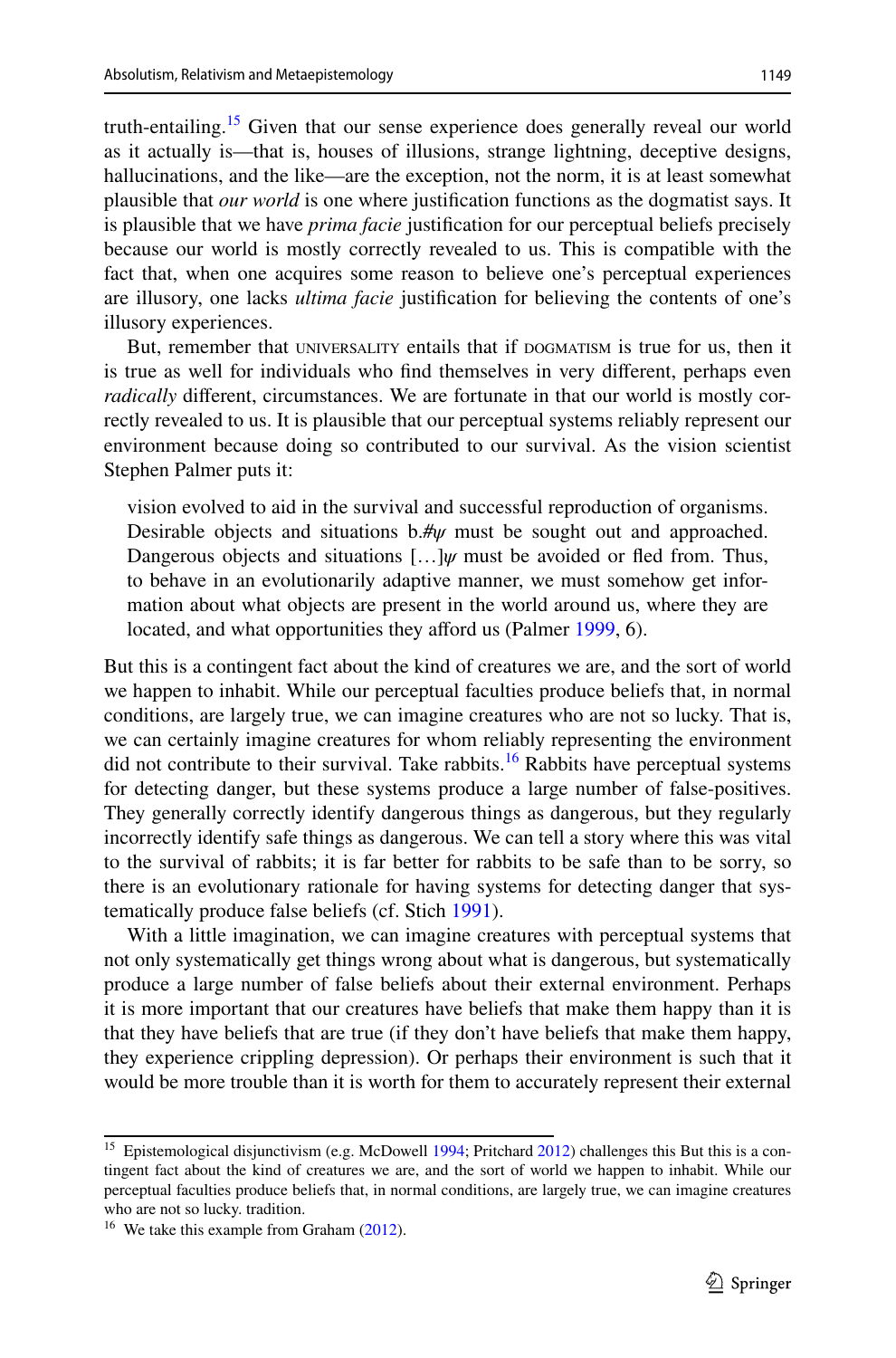environment. Imagine they live in a world of plenty, where they have abundant food, no problem fnding mates, no predators, and no competitors. In such an environment, you don't need true beliefs about where the food is or where a likely mate is; food and likely mates are everywhere. You don't need sophisticated systems for identifying threats because there are no threats. Because these things aren't needed, there would be no reason for our creatures to have them.

We want to pause to emphasise two things about the sorts of scenarios we are envisaging. First, even those who think that the evolutionary origins of our perceptual systems is an essential part of an epistemological account of our justifcation for our perceptual beliefs grant that it is a *contingent fact* that our perceptual systems were "selected for" because they reliably produced true beliefs. The point is not that evolution had to provide us with reliable perceptual systems; the point is that it did, and we can view this as relevant to perceptual justifcation. Here is how Peter Graham (a prominent advocate of this sort of view) puts it:

[I]t is not a priori necessary that every creature with its environment [sic.] by employing reliable representational systems. But we knew that already. What is at issue is whether *some* cognitive systems *as a matter of fact* were replicated because they reliably produced true beliefs. I am *not* arguing that natural selection *would* select for reliability; I am only arguing that it *did*. Though Mother Nature doesn't pursue truth for-its-own sake, sometimes pursuing truth for the sake of survival is her best option (Graham [2012,](#page-20-29) 475; emphasis in original).

So there is nothing inconceivable about creatures whose perceptual systems were replicated not because they reliably produced true beliefs, but for some other reason.

Second, perhaps there are compelling reasons for thinking that our perceptual systems could not, as a matter of necessity, produce beliefs that are uniformly false. Some will want to defend this with reference to the Davidsonian idea that belief is by nature veridical (see e.g. Davidson [1986](#page-19-13)). Others will cite the Quinean idea that falsehood is not conducive to survival (Quine [1969](#page-20-30)). While this is a complex issue, we are relying on what we take to be an important, if under-appreciated, point. We can grant that there is a degree or level of error such that, if a perceptual system (or belief-producing system in general) falls below it, interpretation is impossible (Davidson) or survival is very unlikely (Quine). Call this level the 'Quinean threshold'. But there is no obvious reason why the Quinean threshold needs to be particularly high. More importantly, there is no obvious reason why it needs to be even close to the level that would be required for perception (or some other system) to be reliable.<sup>17</sup> To see this point, consider the rabbits. It may be that their systems for detecting danger need to get it right enough to survive. Indeed, this is very plausible;

<span id="page-11-0"></span><sup>&</sup>lt;sup>17</sup> One might be inclined to suggest at this juncture a kind of constitutive line against supposing that our perceptual systems could ever be unreliable in general, and still count as *perceptual* systems, as opposed to, say, some other kind of system. Such a line might gain some intuitive plausibility from the suggestion that perception is a kind of 'success term' in some sense that would render incoherent the thought that perception could be unreliable *en masse*. But perception is not a success term, any more than belief is a success term. There is no reason to suppose that in a world where the practice of believing was unreliable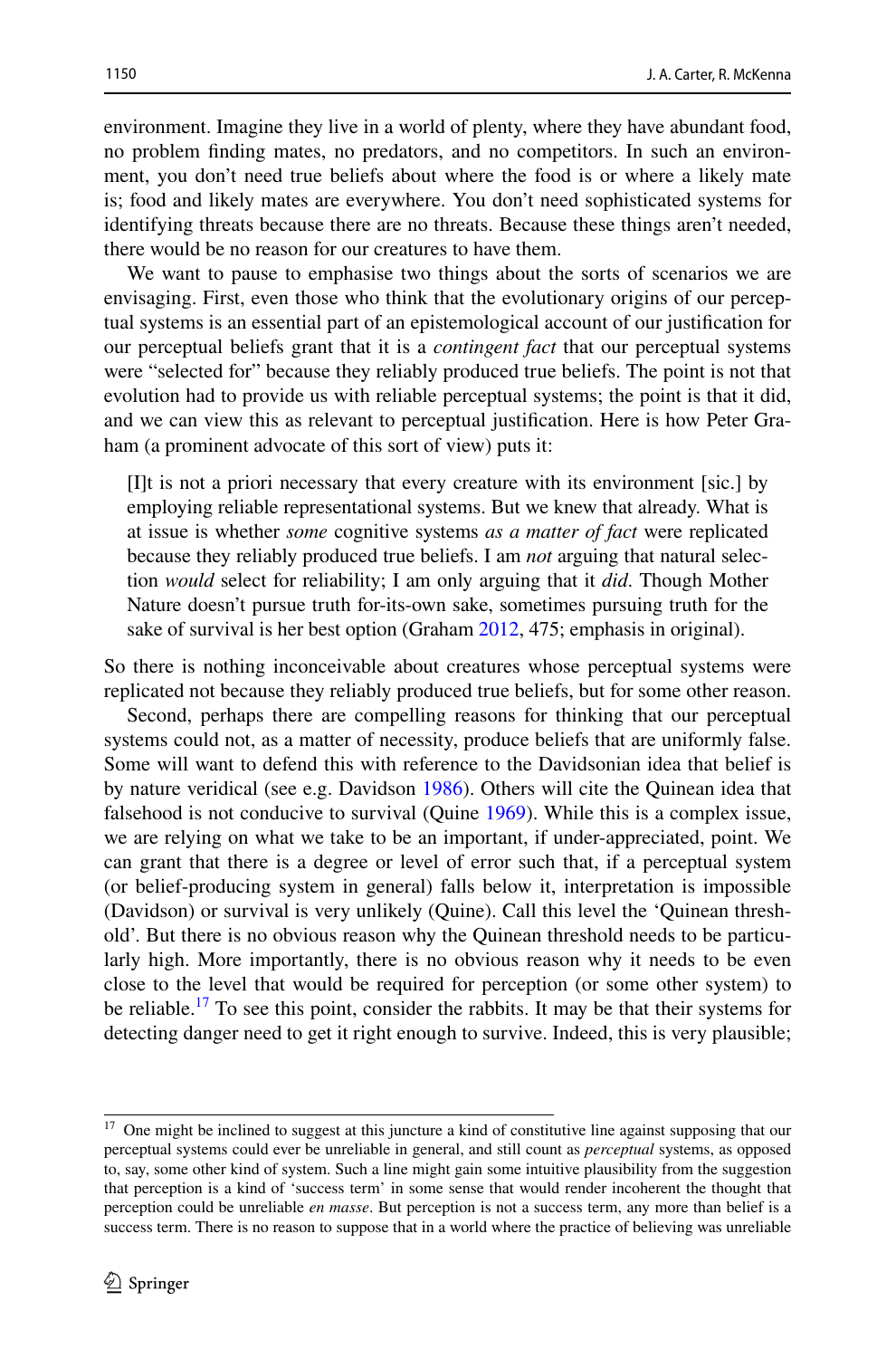if these systems didn't identify dangerous things as dangerous, then rabbits would not survive, or at least not for very long. But this is no reason to suppose that their systems for detecting danger are reliable. Reliable enough for survival doesn't mean reliable. It just means that they get things right enough for rabbits to reproduce.<sup>[18](#page-12-0)</sup>

For these reasons, we don't take the sorts of creatures and scenarios we are envisaging to run into any obvious problems with Davidsonian ideas about interpreta-tion,<sup>[19](#page-12-1)</sup> or the less philosophically-loaded idea that creatures need true beliefs in order to survive. The point is just that one can have enough true beliefs to be interpretable or to survive while still having more false than true beliefs.

What can we say about our creatures from the perspective of DOGMATISM? Let's assume, *ex hypothesi*, that pogmatism is correct. If we combine pogmatism with universality, we get the result that the experiences of our creatures furnish them with immediate *prima facie* justifcation for believing their contents, in exactly the same way as our experiences furnish us with such justifcation. But this seems straightforwardly false. Consider the diference between our creatures and someone who is unwittingly in a house of illusions. When one is in unwittingly a house of illusions, one might still have *prima facie* immediate justifcation because the house is itself situated within a wider global environment that is mostly correctly revealed to one through perception. But our creatures are situated within a wider global environment that is not mostly correctly revealed to them through perception. Once you strip away the friendly wider global environment, you strip away the rationale for supposing there is *prima facie* immediate justifcation.

Before turning to conservativism, we would like to raise and respond to an objection. Although the crux of Pryor's dogmatism is the claim *that* our experiences give us the immediate justifcation they do, in places Pryor goes further and says *what* it is about our experiences in virtue of which they play such an epistemic role. For example, Pryor writes in a footnote that our experiences give us the immediate justifcation they do *because* of the "phenomenal force" or way our experiences have of presenting propositions to us. He says that it "is difficult to explain what this 'phenomenal force' amounts to, but I think that it is an important notion, and that it needs to be part of the story about why our experiences give us the justifcation they

Footnote 17 (continued)

<sup>(</sup>e.g., due to the presence of an omnipresent jokester) that the representational attitudes we'd have at such a world would be something other than beliefs, as opposed to simply, *false* beliefs. Likewise, there seems nothing amiss about supposing that (at such a world) our perception would be unreliable *en masse*, as opposed to, simply possessing something diferent in kind to perception.

<span id="page-12-0"></span><sup>&</sup>lt;sup>18</sup> Or, to take a well-worn example, consider human reproduction. For humans to continue to reproduce, sperm need to impregnate eggs often enough for the human race to survive. But that doesn't mean that sperm need to reliably impregnate eggs. Indeed, the vast majority of sperm fail to do so. Now, it might be objected that our perceptual faculties are not like human reproduction. We (following Graham) agree. But the point is that there is nothing inconceivable about perceptual faculties that are, in this respect, like human reproduction.

<span id="page-12-1"></span><sup>&</sup>lt;sup>19</sup> For concern here, we'd need cause to suppose that the Davidsonian threshold would be higher than the Quinean threshold, which we address. Though we see no obvious reason it would be.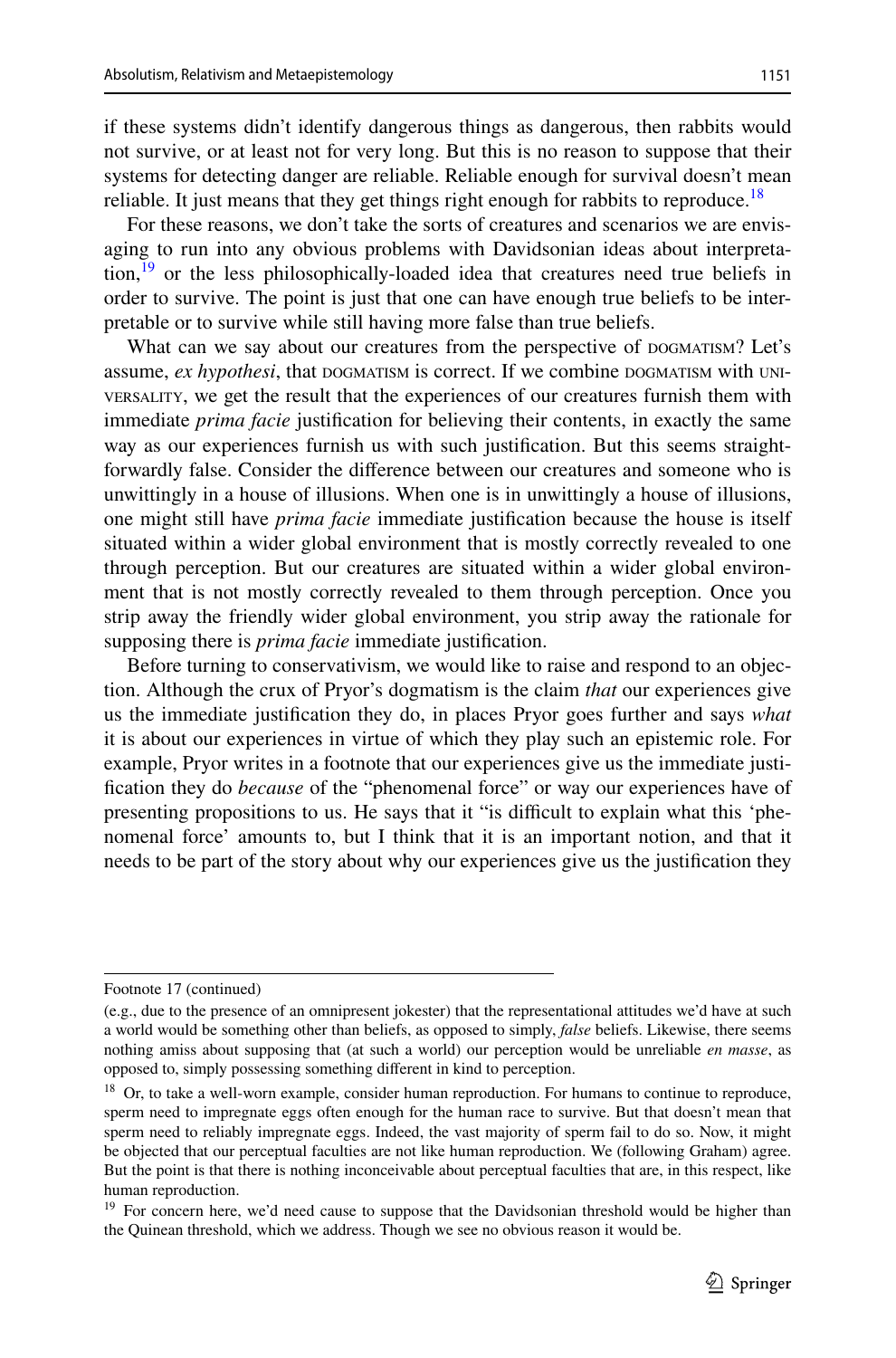do" ([2000,](#page-20-8) 547, fn. 37). While this is admittedly vague, and more needs to be said about what phenomenal force amounts to, it could be taken to motivate a re-formulation of the dogmatist's thesis:

bogmatism<sup>\*</sup>: Due to their phenomenal force, our experiences give us *immediate* and *prima facie* justifcation for believing their contents.

Might this more explicit formulation be reconcilable with universality? It is hard to see how. Possibly, the phenomenal force (no matter how we choose to defne it) of the experiences of our hypothesised creatures is diferent from the phenomenal force of our own experiences. In that case, dogmatism\* is now explicitly about *us*, in particular the phenomenal force of *our* experiences. So it is clearly not a universal principle.

We conclude that accepting DOGMATISM requires rejecting UNIVERSALITY. DOGMA-TISM is not a universally true epistemic principle, and this is so even if DOGMATISM is best understood against the backdrop of objectivity, generalism, entailment and knowability.

#### **3.3 Conservativism and Universality**

Now let us assume, again *ex hypothesi*, that conservativism is correct. universality implies that, if conservativism is true for us, then it is also true for individuals who fnd themselves in very diferent, perhaps extremely diferent, circumstances than we do; their experiences, no less than ours do, give them *prima facie* justifcation for believing their contents because they are also entitled to accept that there is an external world with which they are causally interacting and that this world is mostly correctly revealed through their sense experience. We are going to argue that this is also implausible.

conservativism incorporates two claims. The frst claim is about the conditions in which experiences give one *prima facie* justifcation for believing their contents. The conditions are: (i) that one has an entitlement to accept that there is an external world with which one is causally interacting; and (ii) that one has an entitlement to accept that the external world is mostly correctly revealed to one through sense experience. The second claim says that we meet these conditions because we do in fact have such entitlements, which are for us unearned and which require no background evidence, knowledge or the like. As Wright puts it, if one has an entitlement to some proposition  $p$ , then  $p$  is "beyond rational reproach even though I can point to no cognitive accomplishment in my life, whether empirical or a priori, inferential or non-inferential, whose upshot could reasonably be contended to be that I had come to know that P, or had succeeded in getting evidence justifying P" [\(2004](#page-20-10), 174–75).

Compare now the conservativist's claim that we have an entitlement to (ii)—viz., that the external world is mostly correctly revealed to us through sense experience with the dogmatist's claim that our experiences give us *immediate* and *prima facie* justifcation for believing their contents. As we noted in Sect. [3.2,](#page-9-0) the dogmatist's claim is plausible only for subjects for whom the external world is generally correctly revealed to them through sense experience. Likewise, the conservativist's claim that we are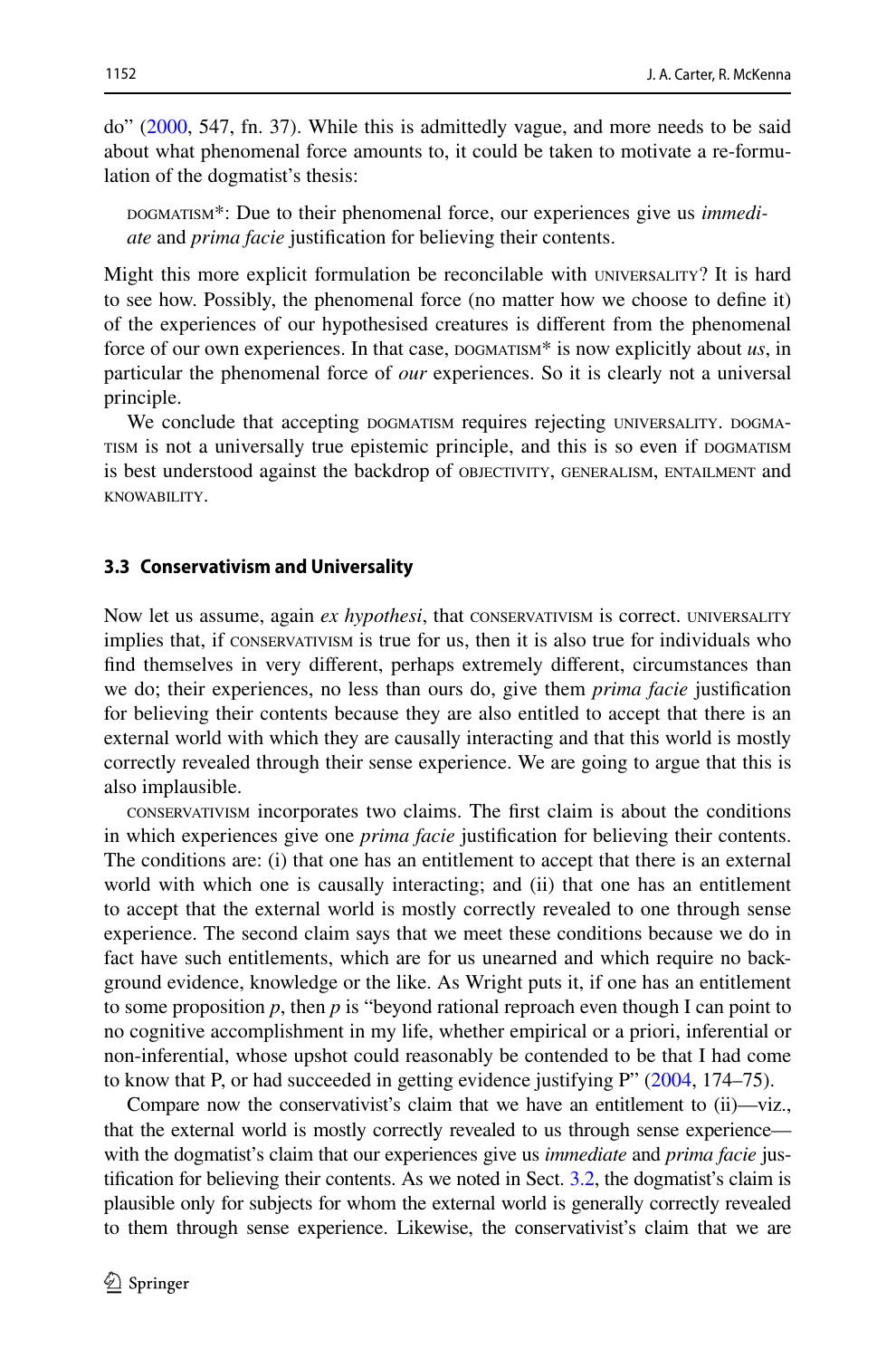entitled to accept that the external world is mostly correctly revealed to us though sense experience seems plausible only for subjects for whom the world *is* generally mostly correctly revealed through sense experience. Take our creatures, for whom the world is *not* generally mostly correctly revealed through sense experience. Just as it is not clear why the experiences of such creatures, in such a radically different world, should afford them with immediate *prima facie* justifcation to believe their contents (this was the argument from Sect. [3.2](#page-9-0)), it is *likewise* not clear why they should have unearned entitlements to accept that they are in worlds that mostly correctly reveal themselves.

Of course, the conservativist might point out that the anti-sceptical element of the position—viz., the positive claim that we have the entitlements we do—holds in our world precisely because of our world's features in conjunction with what counts as normal cognitive make up in this world. However, compare this point with the dogmatist's rejoinder: dogmatism is meant to apply in *our* world, not necessarily others. Such a rejoinder, in the case of dogmatism, is tantamount to giving up universality. To say that dogmatism only applies in our world, or more weakly, only for creatures with similar cognitive features embedded in worlds with similar features, is to say that it is not universally valid. And so it is for the conservativist. conservativism, replete with the proviso that entitlements are entirely unearned and presuppose no kind of cognitive accomplishment, is not universally valid (e.g. valid in worlds very diferent to our own, inhabit by creatures very diferent to us) Thus, for much the same reasons, we conclude that, if UNIVERSALITY is true, CONSERVATIVISM is false.

We have argued that, if UNIVERSALITY is true, then both DOGMATISM and CONSERVAtivism are false. Now, recall our aim here is to "stand back" from a sample frst-order epistemological debate, and examine whether it is best seen as involving a commitment to B-absolutism, and, in particular, to UNIVERSALITY. If we are right that UNIVERsality makes trouble for both dogmatism and conservativism, then we take this to be good reason for thinking that neither the dogmatist nor the conservativist should be seen as committed to UNIVERSALITY. UNIVERSALITY is a metaepistemological thesis that would make trouble for both the dogmatist and the conservativist alike. So they are best off abandoning it. We can express this line of argument as a reductio against Boghossian's characterisation of the metaepistemological landscape as follows:

*Reductio*

- 1. B-absolutism is the only viable metaepistemological alternative to relativism [assumption, for reductio]
- 2. Proponents of dogmatism and conservativism are not B-relativists [premise] $^{20}$  $^{20}$  $^{20}$
- 3. So, proponents of dogmatism and conservativism are B-absolutists [from 1 and 2].
- 4. B-absolutism involves a commitment to universality [from B-absolutism]
- 5. So, proponents of dogmatism and conservativism are committed to universality [from 3 and 4].
- 6. If universality implies that dogmatism and conservativism are both false, then dogmatism and conservativism are not committed to UNIVERSALITY [premise]

<span id="page-14-0"></span> $20$  This premise is one we have not argued for explicitly, but which we take to be uncontroversial.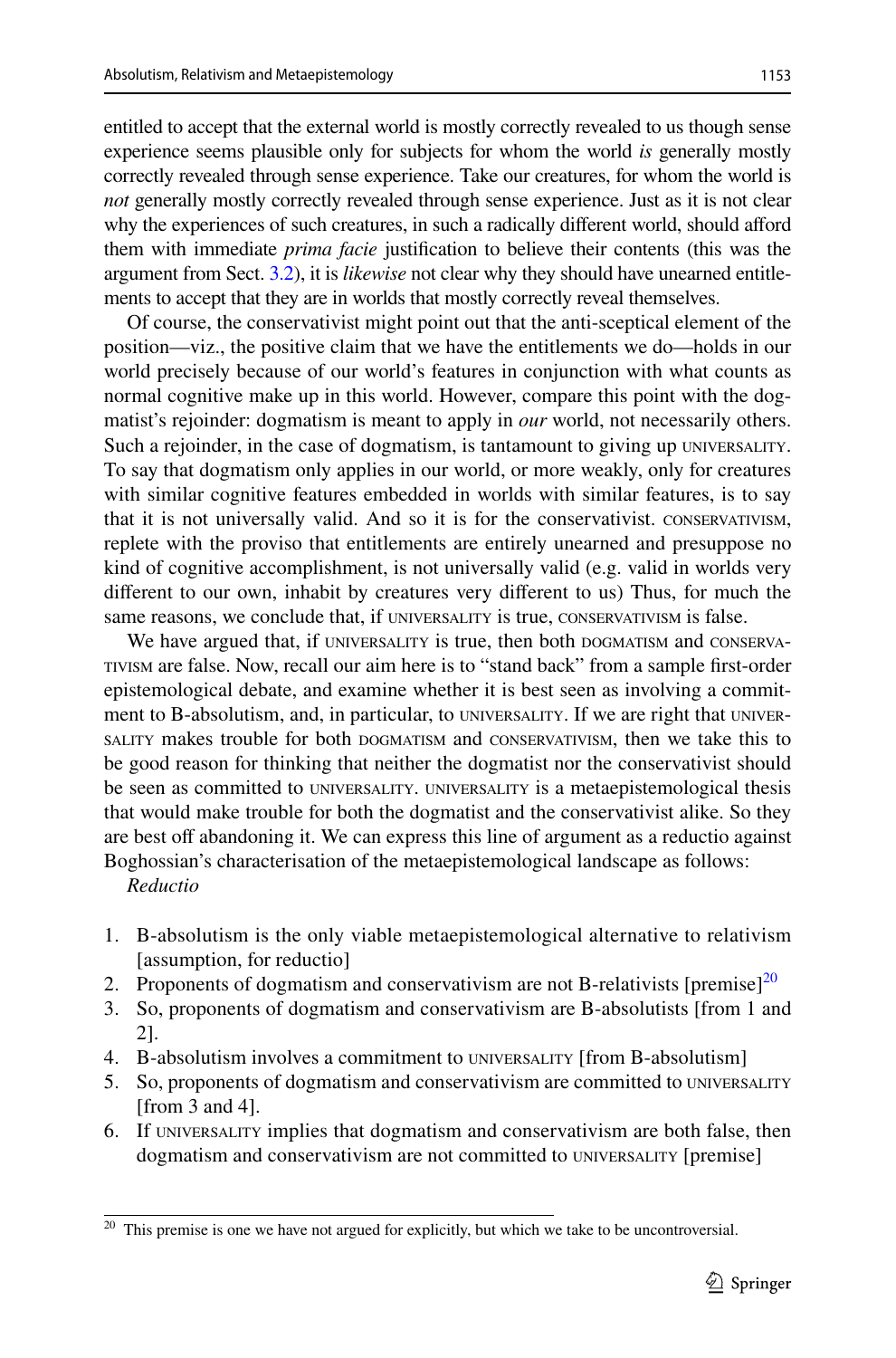- 7. universality implies that dogmatism and conservativism are both false [Premise]
- 8. Therefore, dogmatism and conservativism are not committed to B-absolutism (contradiction).

A point to be gleaned from the foregoing reductio is that there are some "live options" (other than B-relativism) in epistemology—in particular, in the epistemology of per-ception—that are not best seen as committed to UNIVERSALITY.<sup>[21](#page-15-0)</sup> We can conclude then that neither DOGMATISM nor CONSERVATIVISM should be seen as applying *universally*. Whether they are valid for a given epistemic subject depends on the global environment the subject is in. As we will put it, they should be seen as *environment*-*relative* epistemic principles ("E-relativism"). They hold for some agents at some times, but not for other agents at other times, despite retaining other kinds of statuses traditionally associated with the absolutist package, and not with the B-relativist package.

In the fnal section we will say a little bit more about this E-relativist position that we think is ignored in Boghossian's characterisation of metaepistemology. But before turning to these broader issues, we want to consider two potential lines of retreat for Boghossian's universalist absolutist. Because we think both lines run into the same problem, we will explain both, before turning to the common problem.

The first line would be to defend pogmatism and conservativism as universal claims by adding qualifcations or *ceteris paribus* clauses to them (and thus, to avoid the reductio argument by rejecting Premise  $(7)$ ). For instance, DOGMATISM could say that it's universally true that, *ceteris paribus*, our experiences give us immediate and *prima facie* justifcation for believing their contents, and conservativism could say that it's universally true that, *ceteris paribus*, our experiences give us *prima facie* justifcation for believing their contents because we are entitled in accepting that there is an external world with which one is causally interacting and that this world is mostly correctly revealed through sense experience. But, one could insist, all things simply aren't equal in worlds that don't correctly reveal themselves, like those inhabited by the creatures that are subject to constant illusions. $^{22}$ 

The second line would be to argue that both DOGMATISM and CONSERVATIVISM can be seen as lower-order principles that are derivable from higher-order principles that can plausibly be seen as universal in Boghossian's sense. The thought would be that any reasons we have for thinking a particular epistemic principle is not universal are

<span id="page-15-0"></span><sup>21</sup> Of course, if the reader does *not* regard either dogmatism or conservativism as live or reasonable options, then the reader will naturally be sceptical of the ramifcations the metaepistemological presuppositions of this example debate has for whether Boghossian has artifcially restricted the space of live *reasonable* metaepistemological positions. However, that said, given the prominence of this debate in the epistemology of perceptual warrant, we submit that dogmatism and conservativism represent reasonable options, reasonable enough to warrant thinking that the debate, taken as a case study, could have implications we'd not be able to *dismiss* in the way we might if we were considering (say) positions that are entirely off the table.

<span id="page-15-1"></span><sup>22</sup> An initial problem with the frst line is that it seems to rely on an ad hoc reading of the *ceteris paribus* clause, which takes for granted that all things are not equal in worlds that don't mostly correctly reveal themselves, a reading that arbitrarily regards the way the world reveals itself in the actual world as normal. But we'll set this to one side.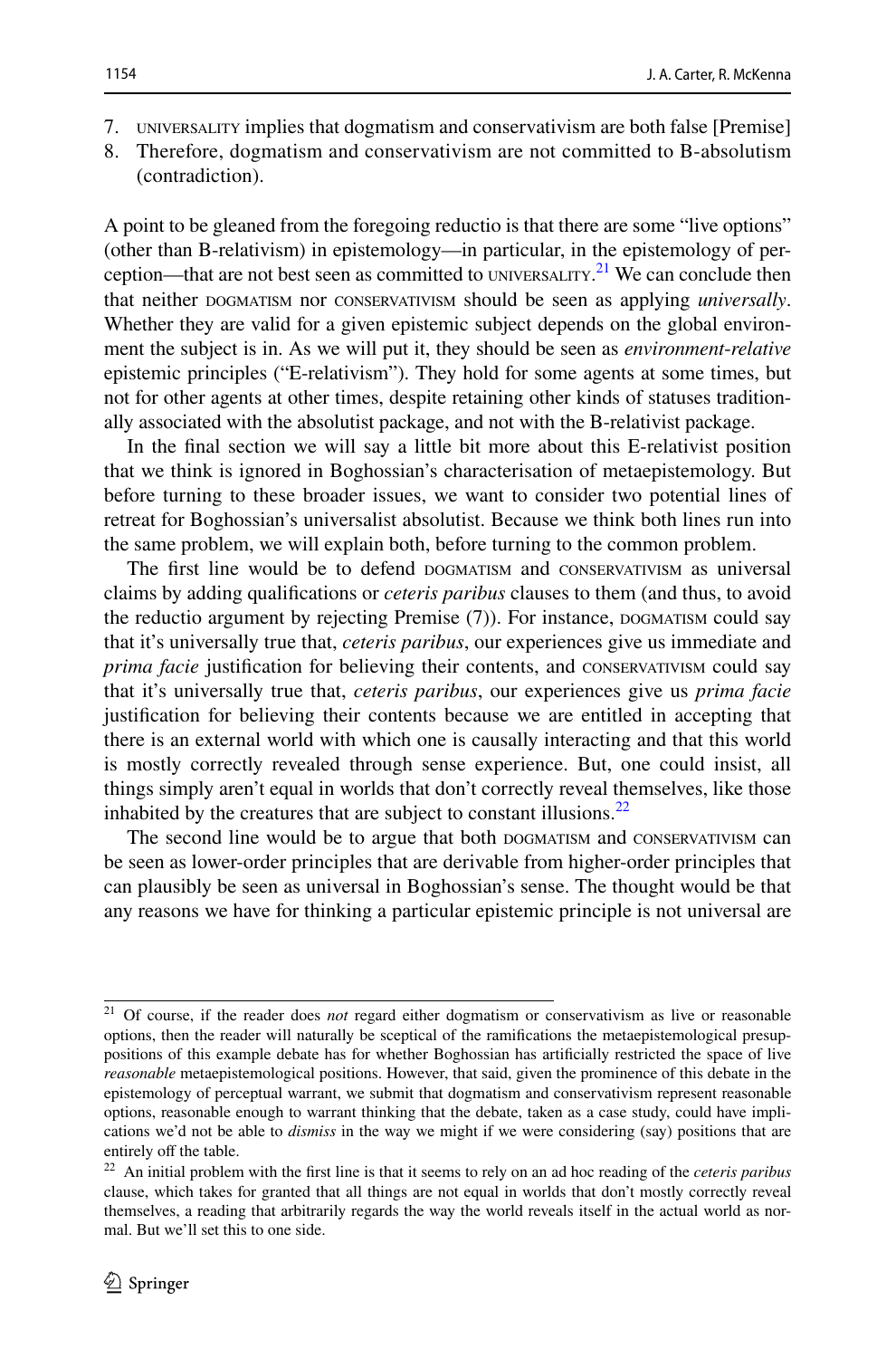really just reasons for thinking that the relevant principle must be a "local" version of some more general—and universal—epistemic principle.<sup>23</sup>

The problem with both these lines is that they lead to problems with two other components of the absolutist package: generalism and entailment. These principles say that we can explain particular epistemic judgements ("Catriona's belief is justifed") by seeing them as entailed by general epistemic principles that (if we assume universality) are universally true. On the frst line, the problem is that dogmatism and conservativism are supposed to entail particular epistemic judgements, but if the versions of dogmatism and conservativism that are universally true include *ceteris paribus* clauses, then it is unclear how they can entail the truth or falsity of particular epistemic judgements. Absent a specifcation of whether all else is equal, the principles so construed won't entail any particular epistemic judgements.

On the second line, the problem is that dogmatism and conservativism are to be seen as derivable from some more general epistemic principle, and this more general principle it supposed to entail particular epistemic judgements. But what would this principle be? On the one hand, it is hard to see what sort of principle could underlie both views. Recall the principle Boghossian calls "observation":

observation: For any observational proposition p, if it visually seems to S that p and circumstantial conditions D obtain, then S is prima facie justifed in believing p (Boghossian [2006a](#page-19-0), 86).

But this principle doesn't entail both dogmatism and conservativism: dogmatists deny that *any* circumstantial conditions must obtain for our perceptual experiences to furnish us with *prima facie* justifcation for their contents.

On the other hand, even if a suitable principle could be found, it is no easier to see how it could entail particular epistemic judgements than it was to see how a principle that builds in *ceteris paribus* clauses could entail particular epistemic judgements. A suitable principle would have to be *very* abstract. It would, in efect, have to say no more than that we sometimes have *prima facie* justifcation for our perceptual beliefs. To say anything more—that we have such justifcation when certain conditions are met—would beg the question against the dogmatist. $^{24}$  $^{24}$  $^{24}$ 

<span id="page-16-0"></span><sup>&</sup>lt;sup>23</sup> Thanks to an anonymous referee for urging us to consider this line.

<span id="page-16-1"></span> $24$  As we've noted, attention to a sample first-order debate, viz., the perceptual warrant debate, suffices for the purposes of our dialectical objective here. That said, we do not take this particular debate to be unique in so far as it is an example of a frst-order debate where the falsity of two rival positions is implied by a component (universality) of what Boghossian takes to be the central alternative to B-Relativism. Although we lack the space to pursue this point here, it is worth considering that an analogous situation seems *prima facie* plausible with respect to the debate concerning the *entitlement principle* in the epistemology of testimony, which says (roughly) that speakers have an a priori entitlement to trust testimony (see Burge [1993](#page-19-11); Graham [2010](#page-20-31)). Defenders of the entitlement principle clearly reject B-relativism, though they also reject (or, perhaps better, *should* reject) some of the core tenets of B-absolutism (i.e., universality) given the implausibility of the conjunction of universality and (most formulations of) entitlement principles.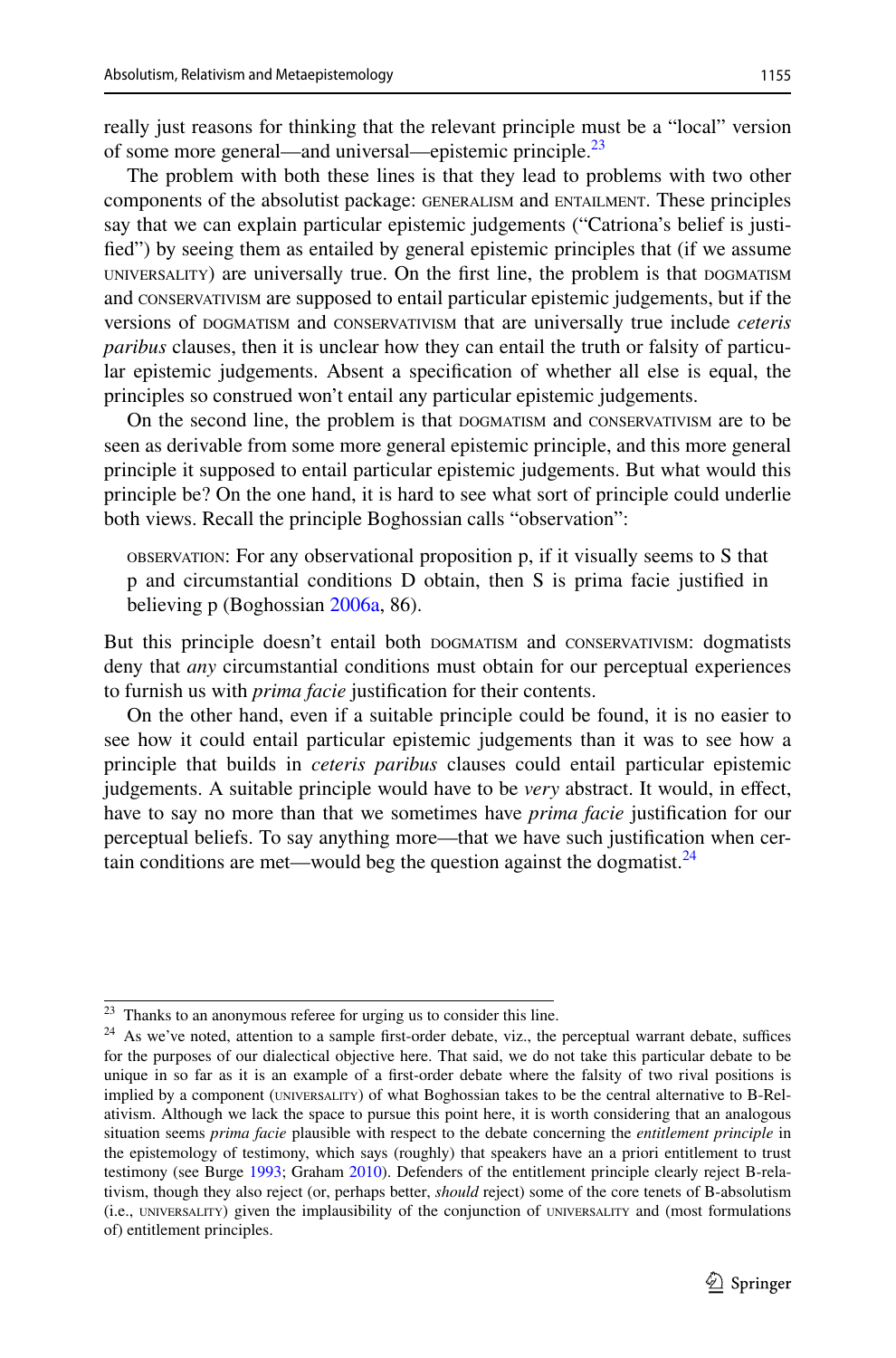## <span id="page-17-0"></span>**4 E‑Relativism: A Wider Context**

We will finish by putting the environment (or "E-") relativist view sketched above into its wider context. The basic idea is that epistemic principles, like DOGMATISM and conservatism, are principles that apply to particular groups of agents at particular times, not universally valid principles. But, while neither DOGMATISM nor CONservativism can be defended against the background of Boghossian's full absolutist package, they don't cause problems for all of the parts of the package. In fact, they are clearly compatible with OBJECTIVITY, GENERALISM, ENTAILMENT and KNOWABILITY. That is, for all we have said, principles like DOGMATISM are objectively true, ground particular epistemic evaluations via entailment, and are knowable. But, for the reasons we have given, there is no reason to think that they are members of a uniquely correct set of epistemic principles that hold for all (rational) agents at all times. We want to finish by sketching a view on which epistemic principles, like DOGMATISM and conservativism, are explicitly environment relative despite being 'absolutist' in other respects.<sup>[25](#page-17-1)</sup>

There are two ways to implement environment relativity, both of which involve denying UNIVERSALITY. We will outline each way, then explain which we favour. The first way builds the environment relativity into the principle itself. For instance, pogmatism would look like this:

dogmatism-relativised: The experiences of individuals *who inhabit global environments like ours and are cognitively like us* give them immediate and *prima facie* justifcation for believing the contents of those experiences.

This principle isn't universally valid in the sense that it is explicitly restricted to *particular individuals* at *particular times*. (That is, individuals who inhabit a global environment that is like our present global environment, and who are cognitively like us). There will be other principles that talk about the experiences of individuals who inhabit global environments very diferent to our own. For instance:

anti-dogmatism-relativised: The experiences of individuals who inhabit global environments very diferent to ours and/or are not cognitively like us may not give them immediate and *prima facie* justifcation for believing the contents of those experiences.

One might think that these principles are members of the uniquely correct set of epistemic principles because, while DOGMATISM-RELATIVISED and ANTI-DOGmatism-relativised are about diferent individuals, they can both be true. That is, they aren't inconsistent. While one could stretch universality in such a way that there is a uniquely correct set of epistemic principles so long as the various epistemic principles concerning diferent individuals are consistent, this doesn't strike us as a particularly interesting way to interpret universality. Compare the view that moral principles are explicitly about the moral responsibilities of

<span id="page-17-1"></span><sup>&</sup>lt;sup>25</sup> For the sake of simplicity, in what follows we just talk about DOGMATISM. But everything we say will go for conservativism too.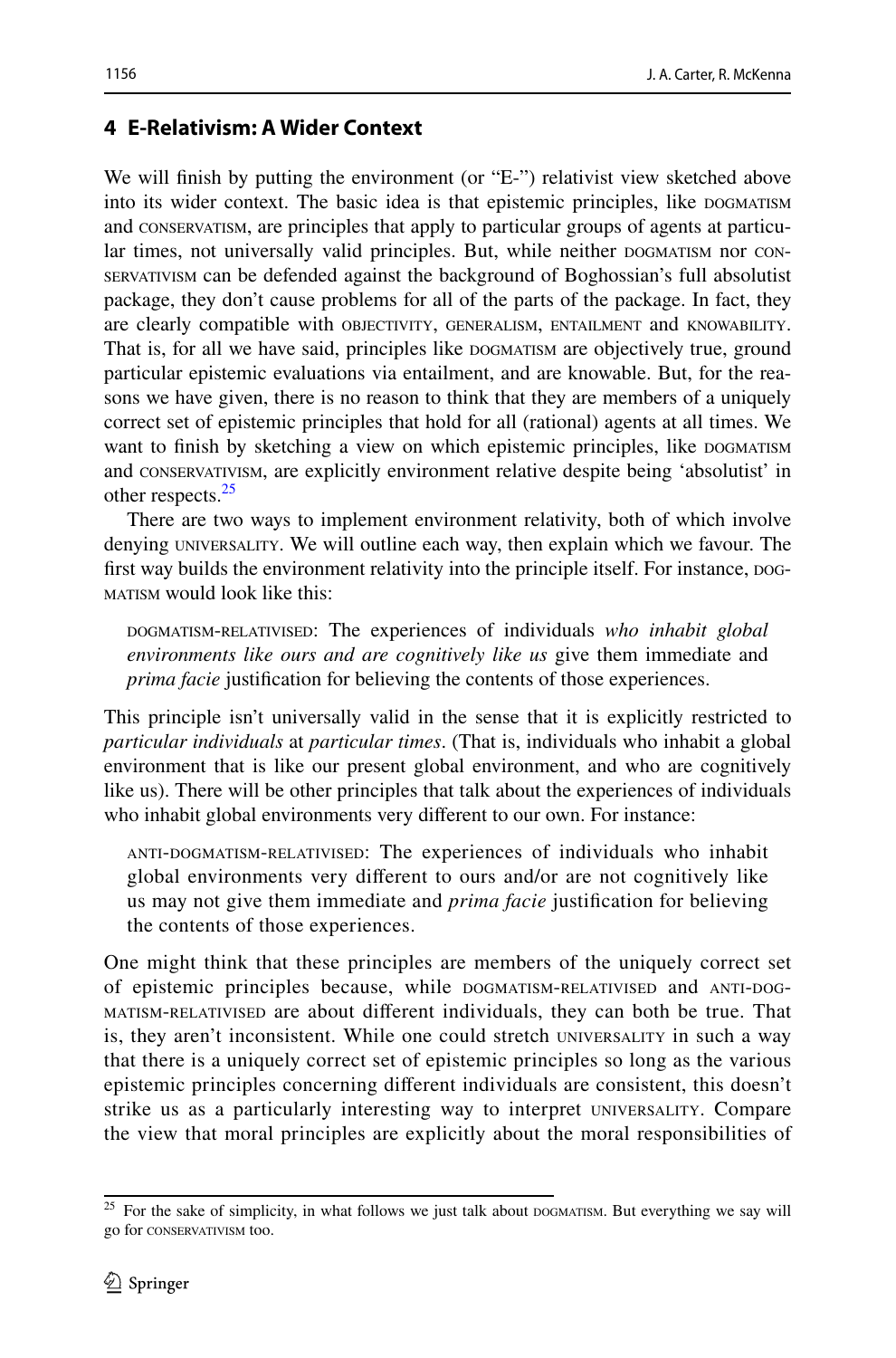individuals like us who inhabit an environment like ours, and there may be other, very diferent, moral principles governing the behaviour of individuals with different psychologies or who inhabit a diferent sort of environment. This looks like a paradigm of a non-universalist moral view on which there are a plurality of diferent moralities. For instance, one could use this sort of non-universalist thinking to argue that there are diferent moralities for diferent types of individual (a morality for individuals with empathy, a morality for individuals lacking empathy, etc.), or diferent moralities for diferent cultures (see e.g. Harman [1975\)](#page-20-32). Or one could use it to argue that there are diferent moralities for diferent times (a Greek morality, a mediaeval morality, etc.) (see e.g. Williams [1974](#page-20-33))

The second way doesn't put the environment relativity into the principle itself, but holds that the principles themselves are true or false relative to environments. So, for instance, DOGMATISM is true relative to our global environment, but false relative to the global environment of the creatures who inhabit a world of illusions. According to this view, the truth of the principles themselves is an environment relative matter. Because the truth of the principles themselves is environment relative, the principles can't be universally true (truth is relative), or uniquely correct (relative to diferent environments, one is true, the other false).

While more could be said about the details of the second view, we think this is enough to see why the frst view is preferable. The second view has the consequence that particular epistemic judgements, like the judgement that John's immediate perceptual belief that there is a red cup on the table in front of him is *prima facie* justifed, are true relative to our global environment, but may be false relative to other environments. This immediately poses a problem: if the judgement is true relative to our environment yet false relative to another environment, then is the belief justifed or not? The answer seems to be that it depends who you are. If you are an inhabitant of our environment, it is. If you are an inhabitant of some other environment, it might not be. But it is (to say the least) unorthodox to think of justifcation in this way. Accordingly, we prefer the frst way of developing environment relativism.

## **5 Conclusion**

Epistemic principles state the conditions under which beliefs have the status of being justifed. One key question in metaepistemology concerns the nature of these principles: are they objectively true? Is there a unique set of them? Are they binding on all epistemic agents? What relationship do they stand into particular epistemic judgements? In his work Boghossian proposes a form of metaepistemological absolutism we called "B-absolutism". The B-absolutist's opponent is someone who rejects all (or almost) all the tenets of B-absolutism. In this paper we have argued that this stark opposition between B-absolutism and "B-relativism" is a mischaracterisation of the metaepistemological landscape. There is clearly room for views that deny some of the tenets of B-absolutism without aligning with B-relativism by denying all. We have made our case by looking at an illustrative case study: the debate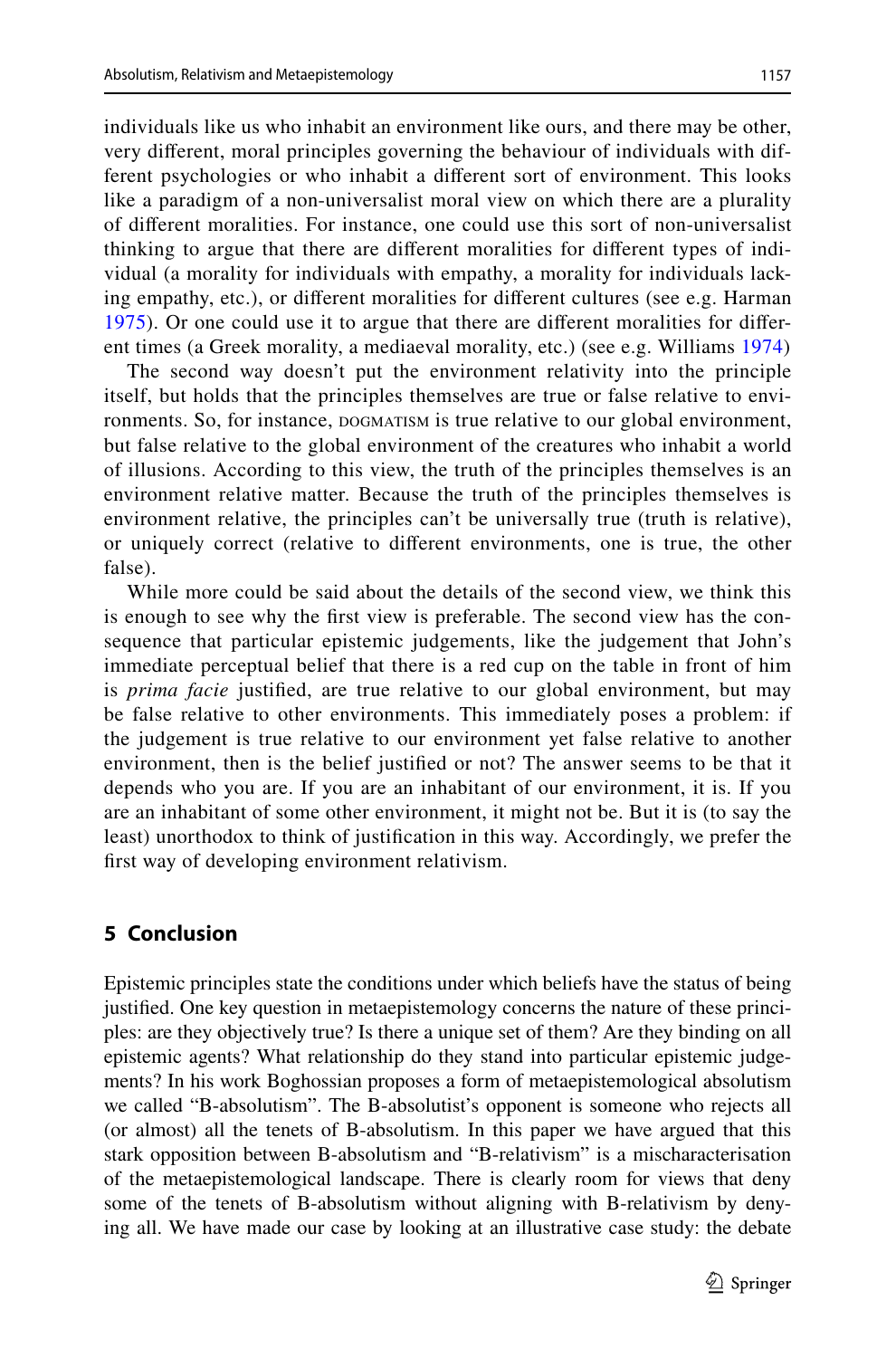between dogmatists and conservativists in the epistemology of perception. We have argued that these views are not best seen as committed to universality. That is, they are not best seen as being committed to epistemic principles that bind all epistemic agents. Rather, they are best seen as committed to principles that bind some epistemic agents but not others. This leads to a "third option" (or "way") in metaepistemological theorising, a weaker form of absolutism we call "E-relativism".

What relevance can metaepistemology have to frst-order epistemology? We think it can impart a certain modesty to it. Epistemology is not in the business of articulating epistemic principles that govern all possible epistemic agents, situated in all conceivable physical and social environments. It is in the business of articulating principles relevant to us, as we are in fact constituted and situated, and in light of our actual epistemic practices.

**Acknowledgements** We are grateful to Martin Kusch for helpful feedback on a previous version of this paper, along with three anonymous referees and the editors at *Erkenntnis.* McKenna's research on this paper was assisted by funding from the ERC Advanced Grant Project "The Emergence of Relativism" (Grant No. 339382).

**Open Access** This article is distributed under the terms of the Creative Commons Attribution 4.0 International License ([http://creativecommons.org/licenses/by/4.0/\)](http://creativecommons.org/licenses/by/4.0/), which permits unrestricted use, distribution, and reproduction in any medium, provided you give appropriate credit to the original author(s) and the source, provide a link to the Creative Commons license, and indicate if changes were made.

### **References**

- <span id="page-19-9"></span>Alston, W. P. (1988). The deontological conception of epistemic justifcation. *Philosophical Perspectives, 2,* 257–299.
- <span id="page-19-4"></span>Boghossian, P. (2001). How are objective epistemic reasons possible? *Philosophical Studies, 106*(1– 2), 1–40.
- <span id="page-19-0"></span>Boghossian, P. (2006a). *Fear of knowledge: Against relativism and constructivism*. Oxford: Oxford University Press.
- <span id="page-19-5"></span>Boghossian, P. (2006b). What is relativism. In P. Greenough & M. P. Lynch (Eds.), *Truth and realism* (pp. 13–37). New York: Oxford University Press.

<span id="page-19-2"></span>Boghossian, P. (2007). The case against epistemic relativism: Replies to Rosen and Neta. *Episteme, 4*(1), 49–65.

- <span id="page-19-3"></span>Boghossian, P. (2008). Replies to Wright, MacFarlane and Sosa. *Philosophical Studies, 141*(3), 409–432.
- <span id="page-19-11"></span>Burge, T. (1993). Content preservation. *Philosophical Review, 102*(4), 457–488.
- <span id="page-19-1"></span>Carter, J. Adam. (2016). *Metaepistemology and relativism*. Cham: Palgrave Macmillan.
- <span id="page-19-7"></span>Chrisman, M. (2007). From epistemic contextualism to epistemic expressivism. *Philosophical Studies, 135*(2), 225–254.
- <span id="page-19-12"></span>Coliva, A. (2012). Varieties of failure (of warrant transmission: what else?!). *Synthese, 189*(2), 235–254.
- <span id="page-19-10"></span>Correia, F., & Schnieder, B. (2012). Grounding: An opinionated introduction. In F. Correia & B. Schnieder (Eds.), *Metaphysical grounding: Understanding the structure of reality* (pp. 1–36). Cambridge: Cambridge University Press.
- <span id="page-19-6"></span>Cuneo, T. (2007). *The normative web: An argument for moral realism*. Oxford: Oxford University Press.
- <span id="page-19-8"></span>Dancy, J. (2004). *Ethics without principles*. Oxford: Oxford University Press.
- <span id="page-19-13"></span>Davidson, D. (1986). A coherence theory of truth and knowledge. In E. LePore (Ed.), *Truth and interpretation. Perspectives on the philosophy of Donald Davidson* (pp. 307–319). Hoboken: Blackwell.